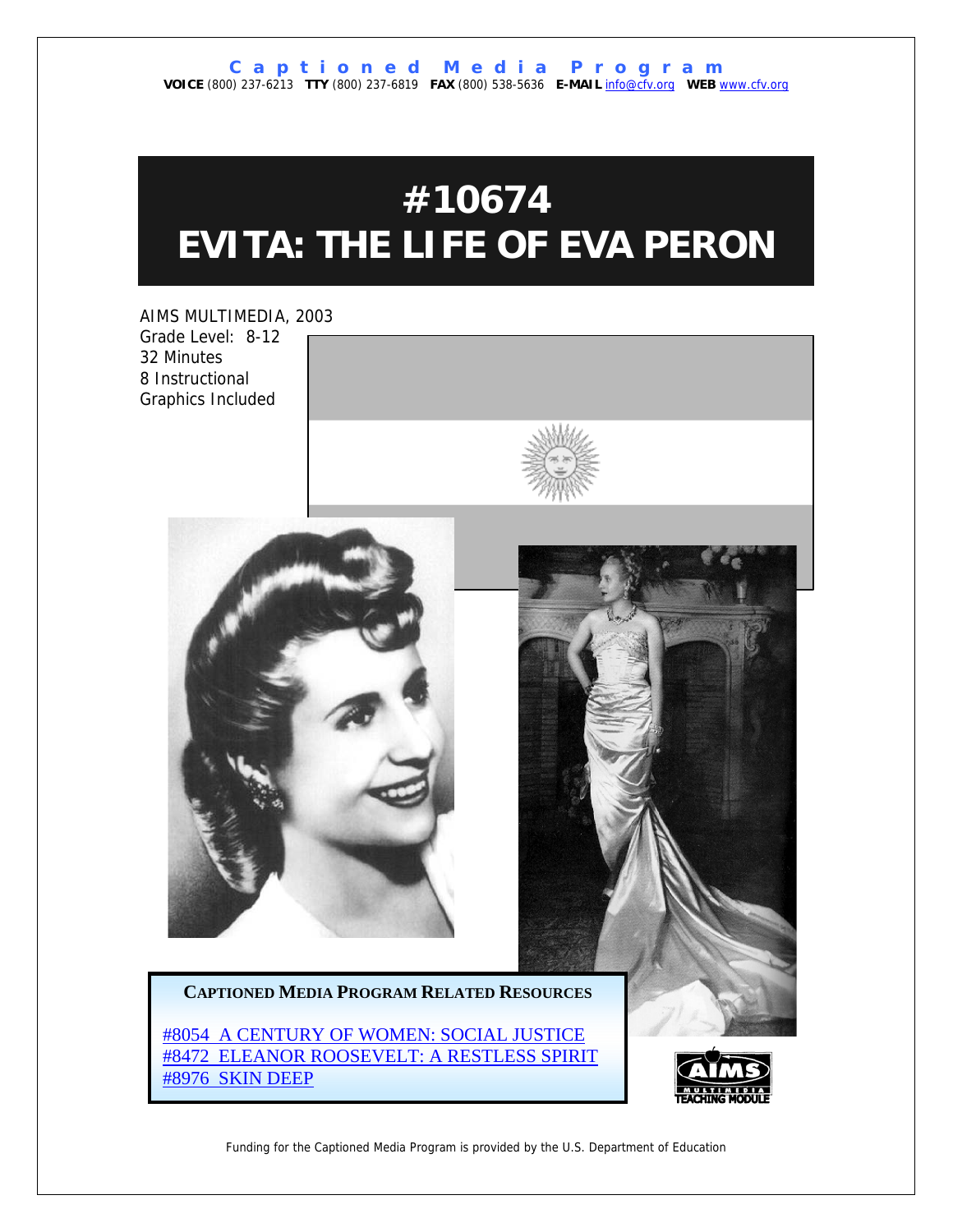Evita: The Life of Eva Peron

# Rationale ................................................... 4 Organization and Management .................................... 5 Features .................................................... 6 INTRODUCING EVITA: THE LIFE OF EVA DERON  $\rightarrow$  SECTION 2 Themes .................................................... 11 Overview .................................................. 11 Objectives .................................................. 11

## **PREPARATION FOR VIEWING**

| <b>AFTER VIEWING THE PROGRAM</b><br>$\overbrace{\phantom{xxxxx}}$ section 4 |  |
|-----------------------------------------------------------------------------|--|
|                                                                             |  |
|                                                                             |  |
|                                                                             |  |
|                                                                             |  |
|                                                                             |  |
|                                                                             |  |

## **AFTER VIEWING THE PROGRAM**

| ADDITIONAL AIMS MULTIMEDIA PROGRAMS 27 |  |
|----------------------------------------|--|
|                                        |  |



 $\rightarrow$  SECTION 3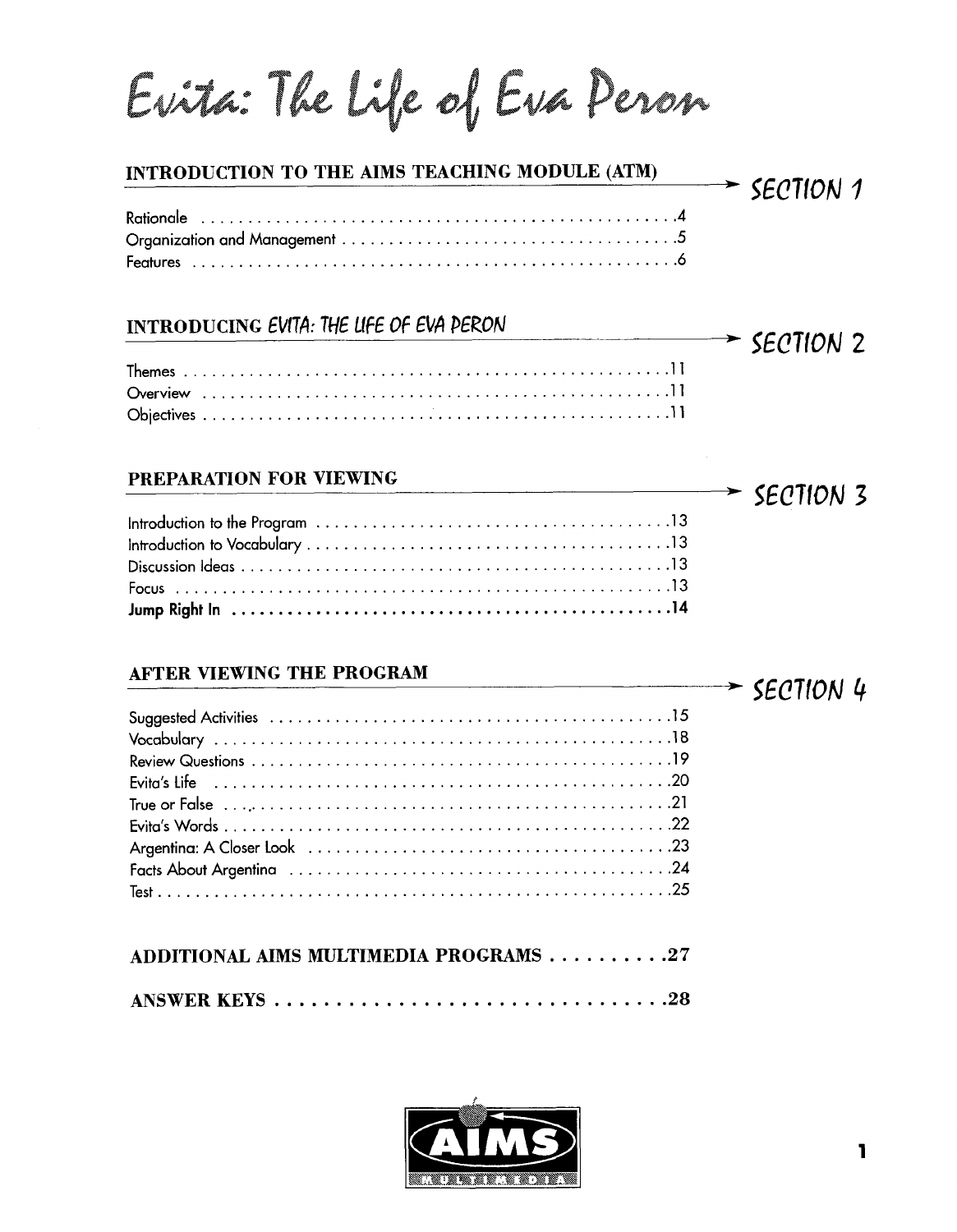### O Copyright 1999 AlMS Multimedia

All Rights Reserved. No part of this work may be reproduced or transmitted without written permission of AlMS Multimedia with these exceptions: Persons or schools purchasing this **AlMS Teaching Module** may reproduce consumable **ATM** pages, identified in **Section 4,** for student or classroom use.

AlMS Multimedia is **a** leading producer and distributor of educational programs serving schools and libraries for nearly 40 years. AIMS draws upon the most up-to-date knowledge, existing and emerging technologies, and all of the instructional and pedagogical resources available to develop and distribute educational programs in film, videocassette, laserdisc, CD-ROM and CD-i formats.

Persons or schools interested in obtaining additional copies of this AlMS Teaching Module, please contact:

#### **AlMS Multimedia**



1-800-FOR-AIMS 1-800-367-2467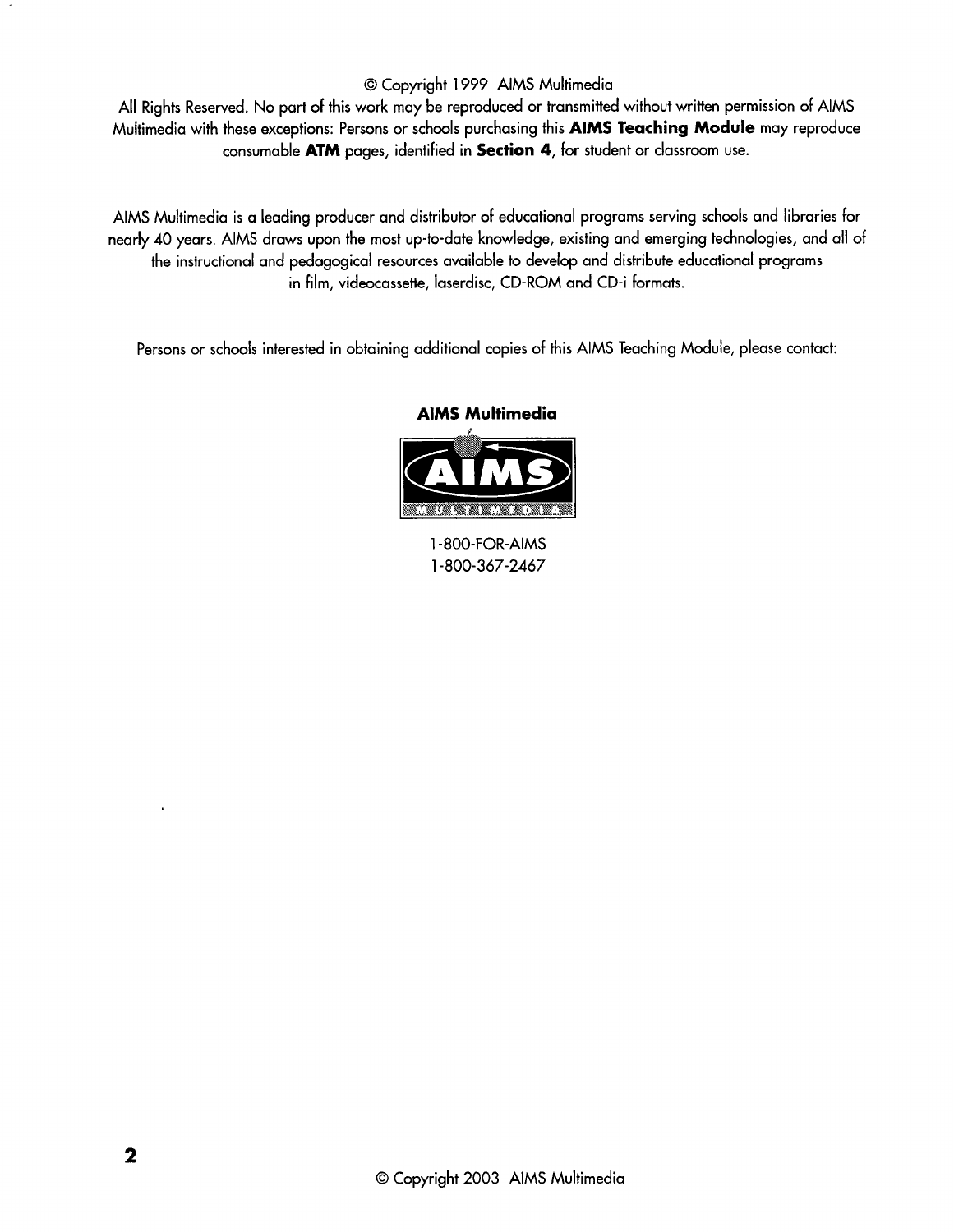# Congratulations!

You have chosen a learning program that will actively motivate your students AND provide you with easily accessible and easily manageable instructional guidelines designed to make your teaching role efficient and rewarding.

The AlMS Teaching Module provides you with a video program keyed to your classroom curriculum, instructions and guidelines for use, plus a comprehensive teaching program containing a wide range of activities and ideas for interaction between all content areas. Our authors, educators, and consultants have written and reviewed the AlMS Teaching Modules **to** align with the Educate America Act: Goals 2000.

This ATM, with its clear definition of manageability, both in the classroom and beyond, allows you to tailor specific activities to meet all of your classroom needs.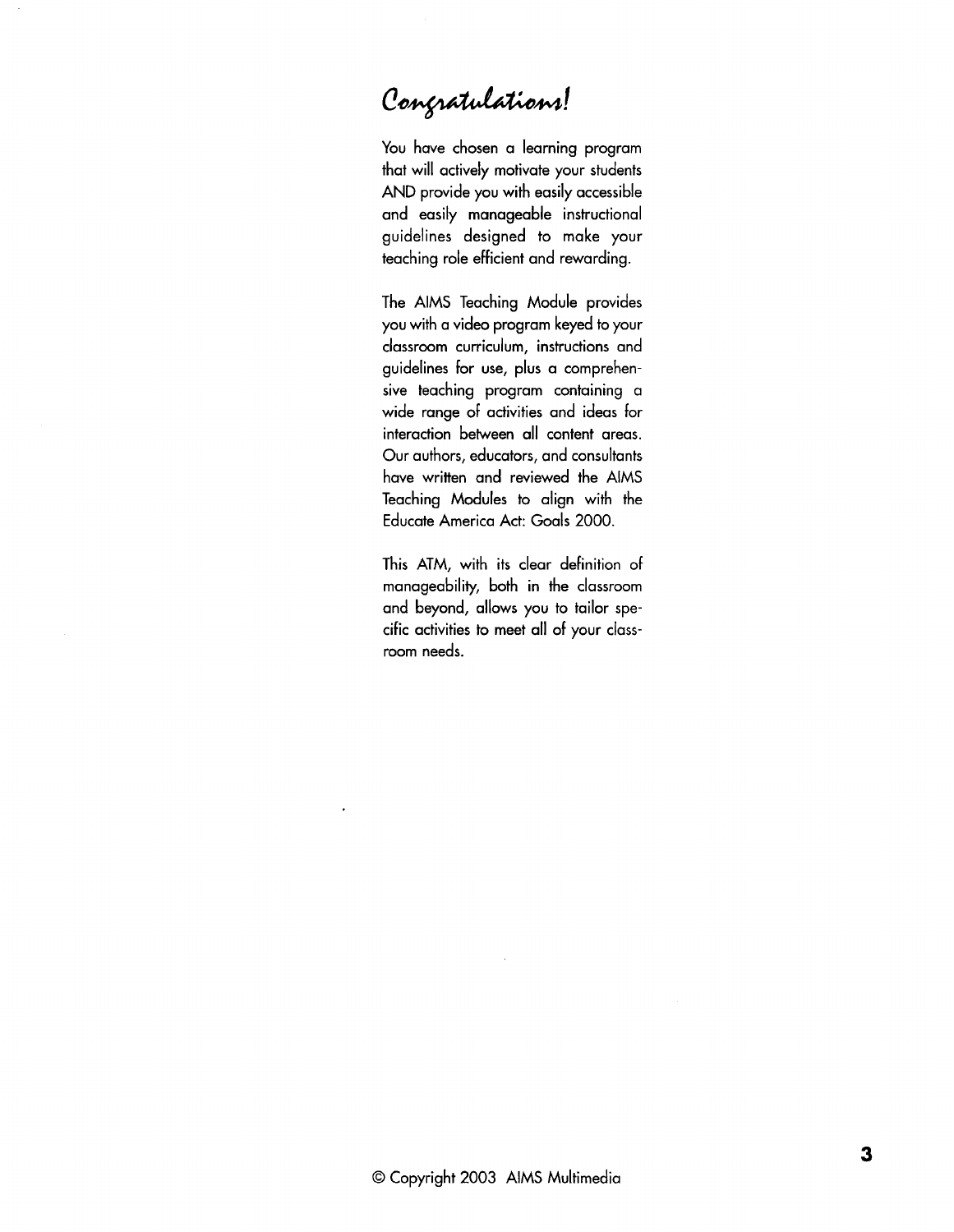## **RATIONALE**

In today's classrooms, educational pedagogy is often founded on Beniamin S. Bloom's "Six Levels of Cognitive Complexity." The practical application of Bloom's Taxonomy is to evaluate students' thinking skills on these levels, from the simple to the complex: Knowledge (rote memory skills), Comprehension (the ability to relate or retell), Application (the ability to apply knowledge outside its origin), Analysis (relating and differentiating parts of a whole), Synthesis (relating parts to a whole), and Evaluation (making a judgment or formulating an opinion).

The AlMS Teaching Module is designed to facilitate these intellectual capabilities, AND to integrate classroom experiences and assimilation of learning with the students' life experiences, realities, and expectations. AIMS' learner verification studies prove that our AlMS Teaching Modules help students to absorb, retain, and to demonstrate ability to use new knowledge in their world. Our educational materials are written and designed for today's classroom, which incorporates a wide range of intellectual, cultural, physical, and emotional diversities.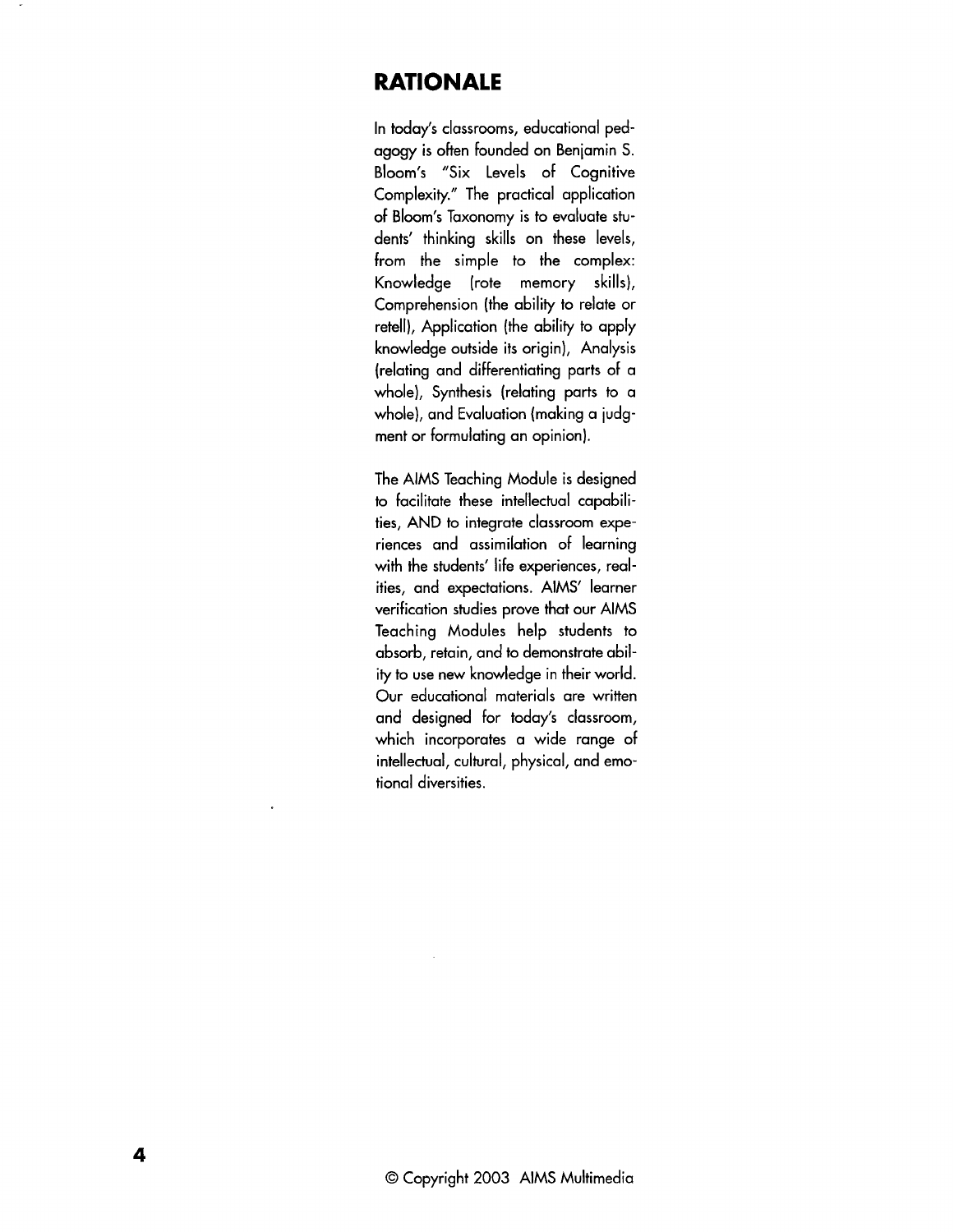## **ORGANIZATION AND MANAGEMENT**

To facilitate ease in classroom manageability, the AlMS Teaching Module is organized in four sections. You are reading Section 1, Introduction to the Aims Teaching Module (ATM).

## SECTION 2,

INTRODUCING THIS ATM will give you the specific information you need to integrate the program into your classroom curriculum.

#### SECTION 3,

PREPARATION FOR VIEWING provides suggestions and strategies for motivation, language preparedness, readiness, and focus prior to viewing the program with your students.

## SEC7ION 4,

#### AFTER VIEWING THE PROGRAM

provides suggestions for additional activities plus an assortment of consumable assessment and extended activities, designed to broaden comprehension of the topic and to make connections to other curriculum content areas.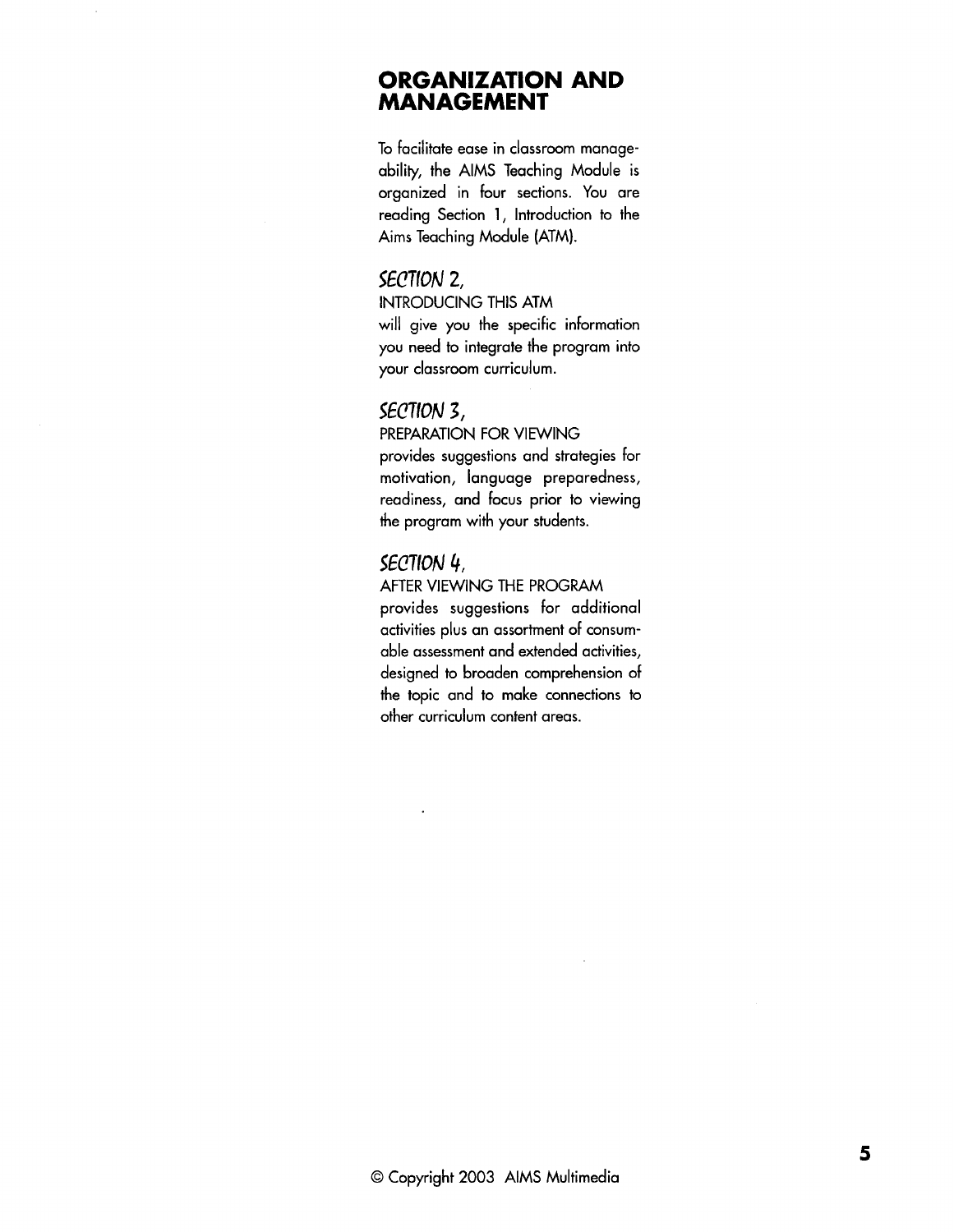## **FEATURES**

#### **INTRODUCING EACH ATM**

## SECTION 2

Your AlMS Teaching Module is designed to accompany a video program written and produced by some of the world's most credible and creative writers and producers of educational programming. To facilitate diversity and flexibility in your classroom, your AlMS Teaching Module features these components:

### **Themes**

The Major Theme tells how this AlMS Teaching Module is keyed into the curriculum. Related Themes offer suggestions for interaction with other curriculum content areas, enabling teachers to use the teaching module to incorporate the topic into a variety of learning areas.

#### **Overview**

The Overview provides a synopsis of content covered in the video program. Its purpose is to give you a summary of the subiect matter and to enhance your introductory preparation.

#### **Objectives**

The ATM learning objectives provide guidelines for teachers to assess what learners can be expected to gain from each program. After-completion of the AlMS Teaching Module, your students will be able to demonstrate dynamic and applied comprehension of the topic.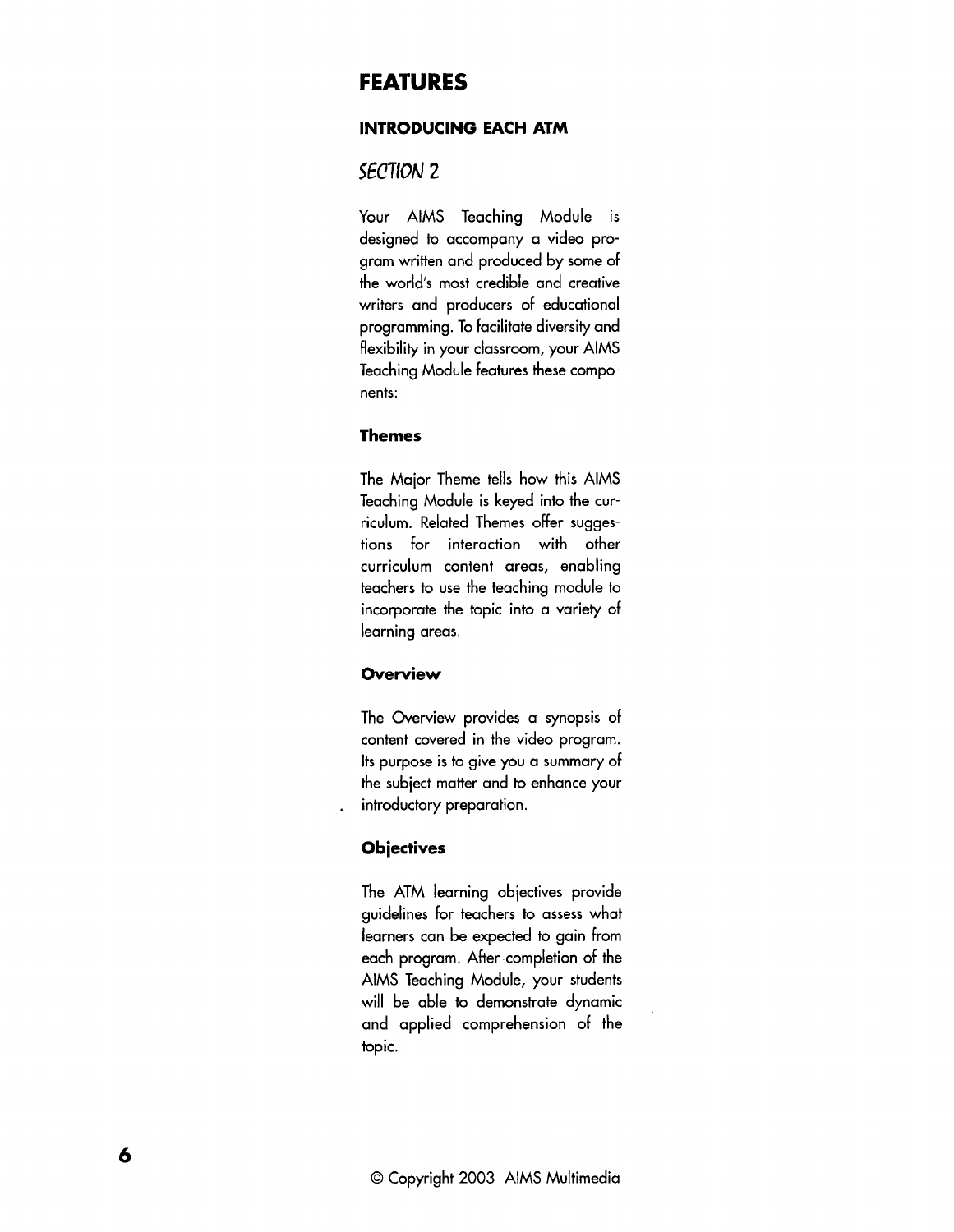#### **PREPARATION FOR VIEWING Discussion Ideas AFTER VIEWING THE PROGRAM**

## SECTION 3

In preparation for viewing the video program, the AlMS Teaching Module offers activity and/or discussion ideas that you may use in any order or combination.

#### **lntroduction To The Program**

lntroduction to the Program is designed to enable students to recall or relate prior knowledge about the topic and to prepare them for what they are about to learn.

#### **lntroduction To Vocabulary**

Introduction to Vocabulary is a review of language used in the program: words, phrases, usage. This vocabulary introduction is designed to ensure that all learners, including limited English proficiency learners, will have full understanding of the language usage in the content of the program.

Discussion Ideas are designed to help you assess students' prior knowledge about the topic and to give students a preview of what they will learn. Active discussion stimulates interest in a subject and can motivate even the most reluctant learner. Listening, as well as speaking, is active participation. Encourage your students to participate at the rate they feel comfortable. Model sharing personal experiences when applicable, and model listening to students' ideas and opinions.

#### **Focus**

Help learners set a purpose for watching the program with Focus, designed to give students a focal point for comprehension continuity.

#### **Jump Right In**

Jump Right In provides abbreviated instructions for quick management of the program.

#### SECT1ON 4

After your students have viewed the program, you may introduce any or all of these activities to interact with other curriculum content areas, provide reinforcement, assess comprehension skills, or provide hands-on and in-depth extended study of the topic.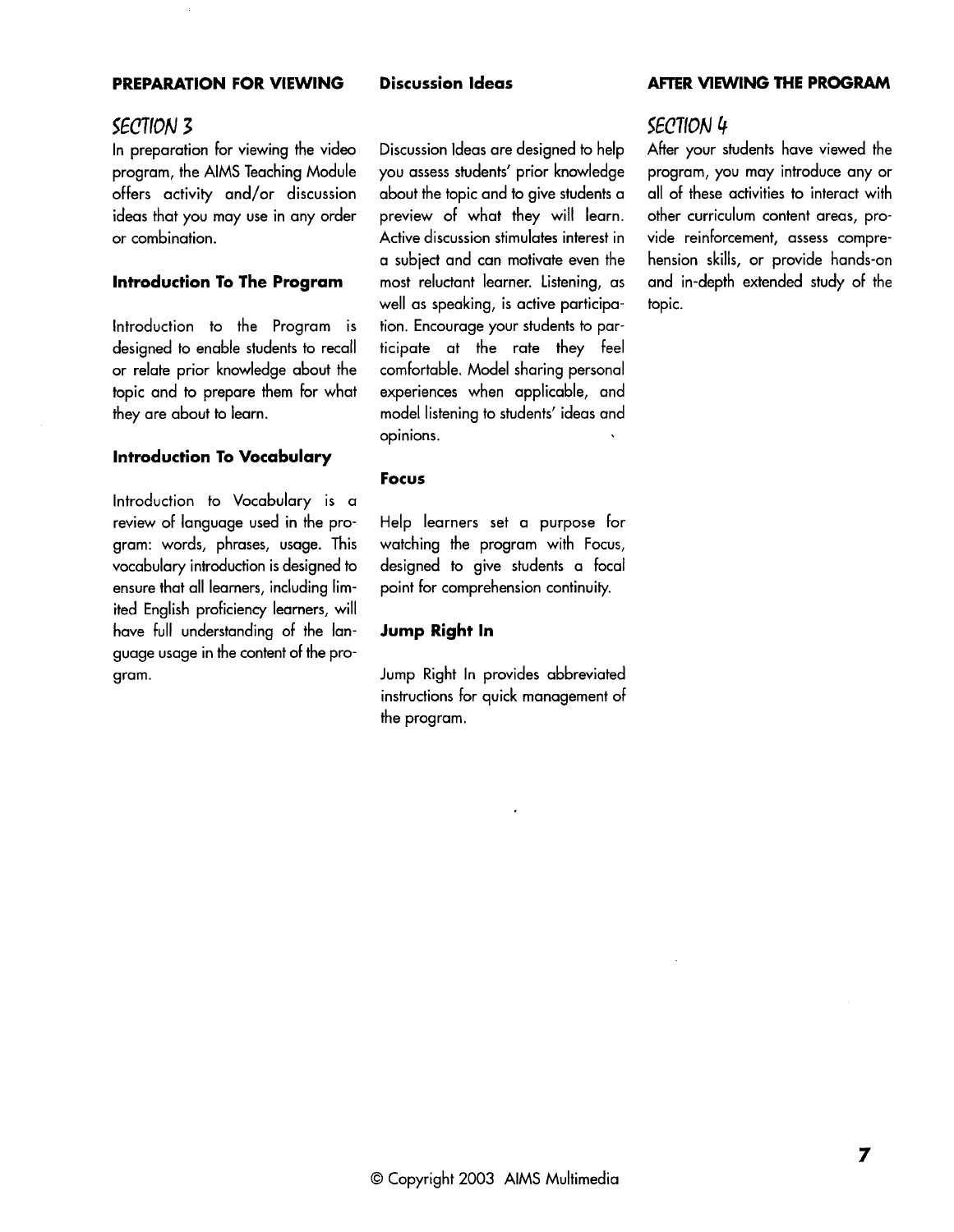## **SUGGESTED ACTIVITIES**

The Suggested Activities offer ideas for activities you can direct in the classroom or have your students complete independently, in pairs, or in small work groups after they have viewed the program. To accommodate your range of classroom needs, the activities are organized into skills categories. Their labels will tell you how to identify each activity and help you correlate it into your classroom curriculum. To help you schedule your classroom lesson time, the AIMS **Mathematical Some of the activity should requality**<br> **Meeting Individual Reads Allen Some of Meeting Individual Reads** ties fall into these

These activities are designed to aid in classroom continuity. Reluctant learners and learners acquiring English will benefit from these activities geared to enhance comprehension of language in order to fully grasp content meaning.

## Curriculum **Connections**

Many of the suggested activities are intended to integrate the content of the ATM program into other content areas of the classroom curriculum. These cross-connections turn the classroom teaching experience into a whole learning experience.



## **Critical Thinking**

Critical Thinking activities are designed to stimulate learners' own opinions and ideas. These activities require students to use the thinking process to discern fact from opinion, consider their own problems and formulate possible solutions, draw conclusions, discuss cause and effect, or combine what they already know with what they have learned to make inferences.



## **Cultural Diversity**

Each AIMS Teaching Module has an activity called Cultural Awareness, Cultural Diversity, or Cultural Exchange that encourages students to share their backgrounds, cultures, heritage, or knowledge of other countries, customs, and language.



*0* **Hands On**  These are experimental or tactile activities that relate directly to the material taught in the program.Your students will have opportunities to make discoveries and formulate ideas on their own, based on what they learn in this unit.



Every AlMS Teaching Module will

contain an activity designed for students to use the writing process to express their ideas about what they have learned. The writing activity may also help them to make the connection between what they are learning in this unit and how it applies to other content areas.



Each AlMS Teaching Module contains a newsroom activity designed to help students make the relationship between what they learn in the classroom and how it applies in their world. The purpose of In The Newsroom is to actively involve each class member in a whole learning experience. Each student will have an opportunity to perform all of the tasks involved in production: writing, researching, producing, directing, and interviewing as they create their own classroom news program.



These activities provide opportunities for students to work separately or together to conduct further research, explore answers to their own questions, or apply what they have learned to other media or content areas.



These activities offer ideas for connecting learners' classroom activities to their community and the rest of the world.



## **Culminating Activity**

To wrap up the unit, AlMS Teaching Modules offer suggestions for ways to reinforce what students have learned and how they can use their new knowledge to enhance their world view.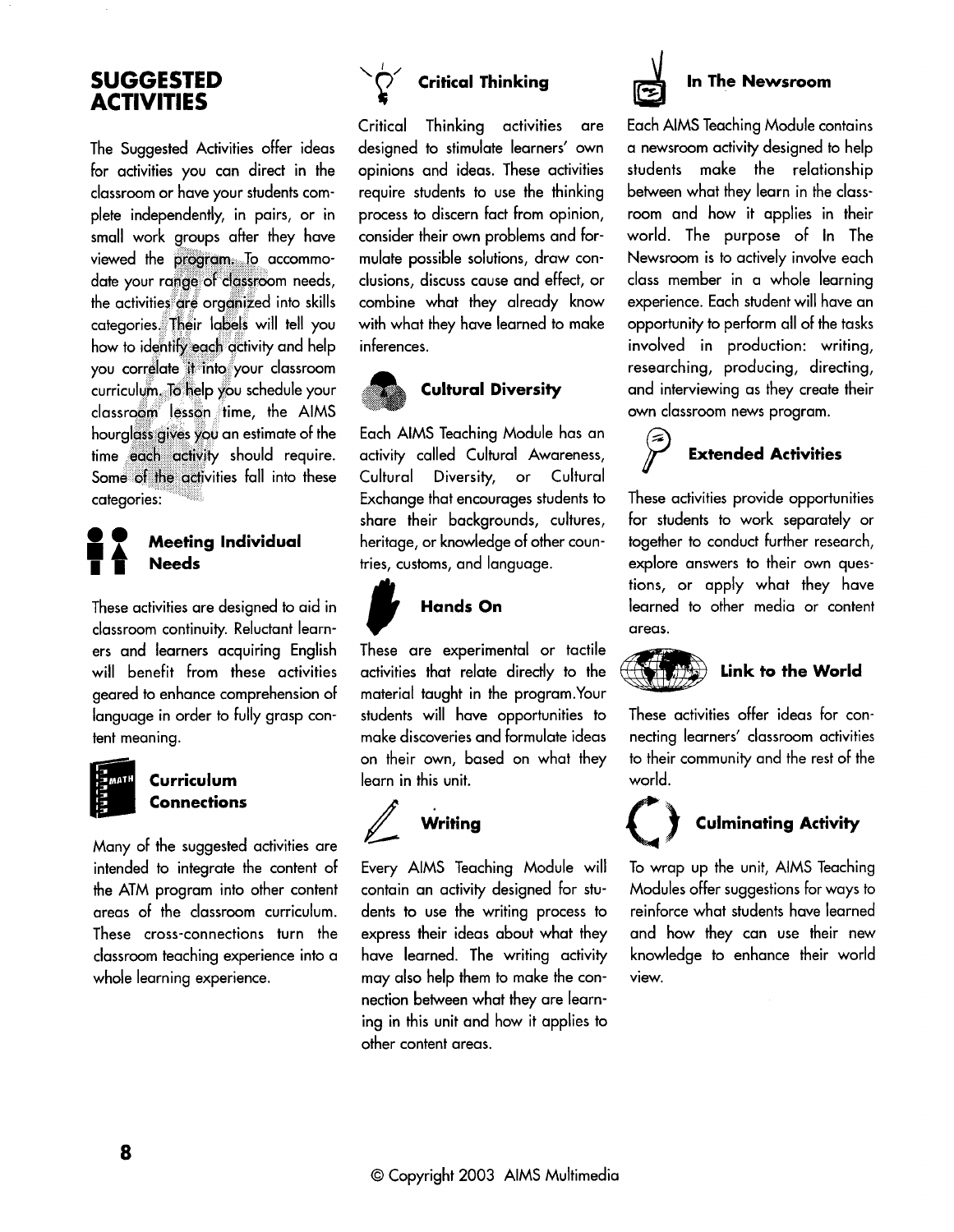## **VOCABULARY**

Every ATM contains an activity that reinforces the meaning and usage of the vocabulary words introduced in the program content. Students will either read or find the definition of each vocabulary word, then use the word in a written sentence.

## **CHECKING COMPREHENSION**

Checking Comprehension is designed to help you evaluate how well your students understand, retain, and recall the information presented in the AlMS Teaching Module. Depending on your students' needs, you may direct this activity to the whole group yourself, or you may want to have students work on the activity page independently, in pairs, or in small groups. Students can verify their written answers through discussion or by viewing the video a second time. If you choose, you can reproduce the answers from your Answer Key or write the answer choices in a Word Bank for students to use. Students can use this completed activity as a study guide to prepare for the test.

## **CONSUMABLE ACTIVITIES**

The AlMS Teaching Module provides a selection of consumable activities, designed to specifically reinforce the content of this learning unit. Whenever applicable, they are arranged in order from low to high difficulty level, to allow a seamless facilitation of the learning process. You may choose to have students take these activities home or to work on them in the classroom independently, in pairs or in small groups.

## **CHECKING VOCABULARY**

The Checking Vocabulary activity provides the opportunity for students to assess their knowledge of new vocabulary with this word game or puzzle. The format of this vocabulary activity allows students to use the related words and phrases in a different context.

## **TEST**

The AlMS Teaching Module Test permits you to assess students' understanding of what they have learned. The test is formatted in one of several standard test formats to give your students a range of experiences in test-taking techniques. Be sure to read, or remind students to read, the directions carefully and to read each answer choice before making a selection. Use the Answer Key to check their answers.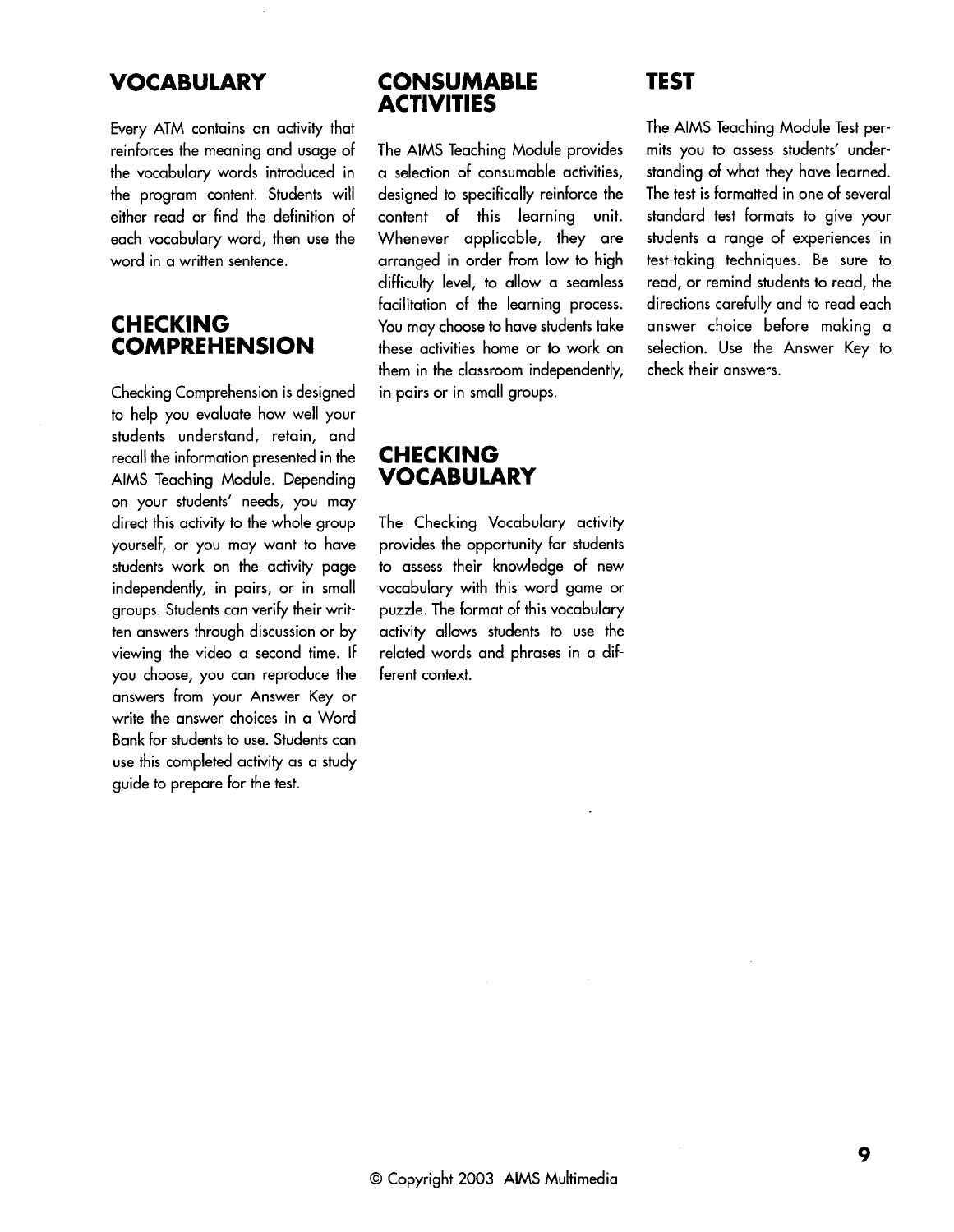## **ADDITIONAL AlMS MULTIMEDIA PROGRAMS**

After you have completed this AlMS Teaching Module you may be interested in more of the programs that AlMS offers. This list includes several related AlMS programs.

## **ADDITIONAL READING SUGGESTIONS**

AlMS offers a carefully researched list of other resources that you and your students may find rewarding.

## **ANSWER KEY**

Reproduces tests and work pages with answers marked.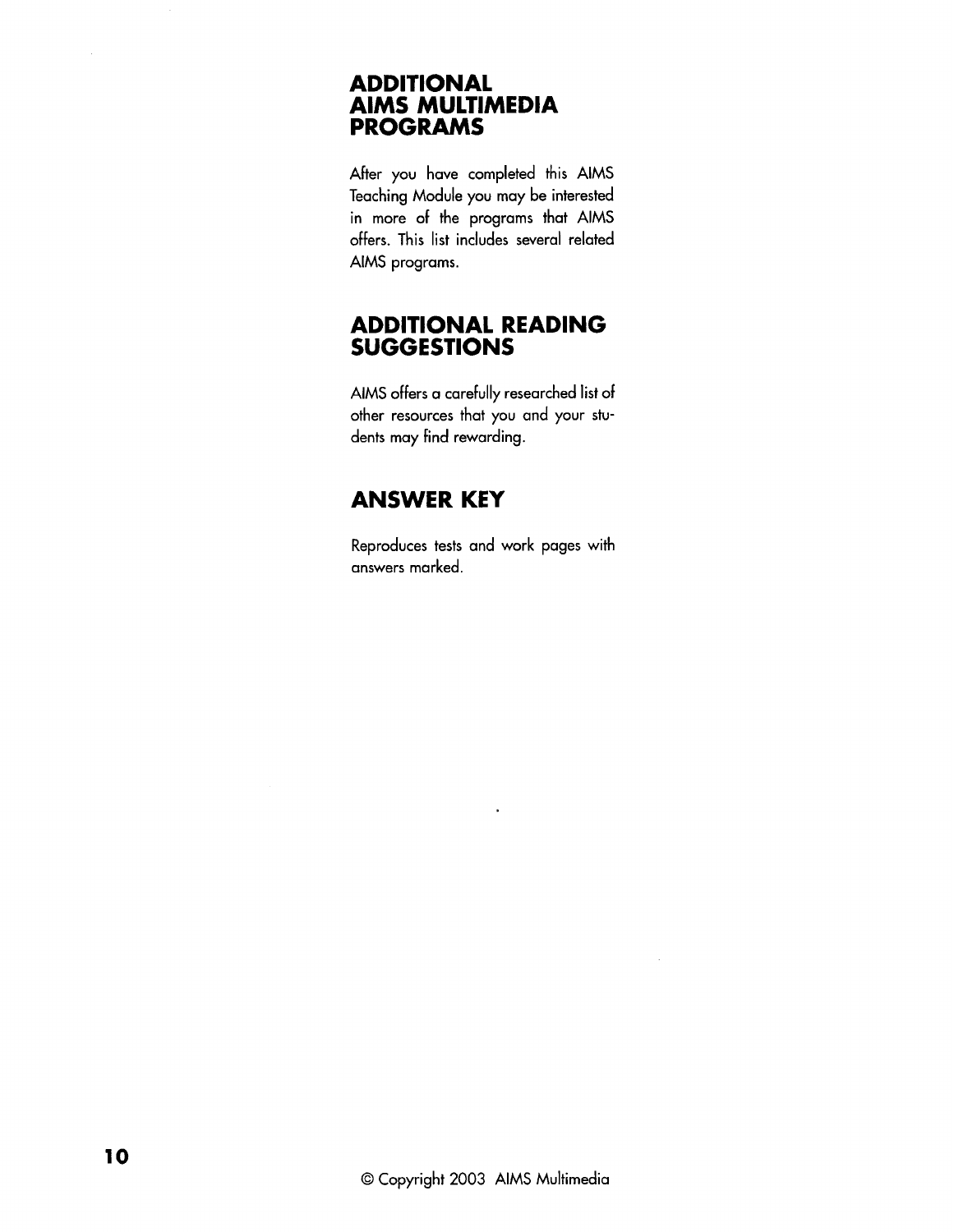Evita: The Life of Eua Peron

## **THEMES**

Evita: The life of Eva Peron explores the career of Argentina's most loved (and reviled) citizen. From her humble birth, to her rise as a famous radio actress, the program describes the events that made her such a powerful figure. As First Lady, she accumulated great wealth, but she also helped the workers and the needy in many ways. Her uncompromising support for her husband consumed her life and made her a legend in death.

## **OVERVIEW**

Maria Eva Duarte was born in Los Toldos, the illegitimate daughter of a rancher. At age 15, she moved to Buenos Aires, where she became a radio celebrity. Eva married Juan Peron after his triumphant return from exile in 1945. The next year, Juan Peron became president of Argentina and Eva became the celebrated First Lady. Known as "Evita," Eva traveled through Europe on her "Rainbow Tour," spreading the name of Peron around the world. Later, she established the Eva Peron Foundation and made great changes in the lives of her country's people. Evita died of cancer at age 33 on July 26, 1952.

## **OBJECTIVES**

- To learn more about the life and Þ. influence of Eva Peron.
- **b** To discuss the experiences that made Eva Peron such an effective leader.
- **b** To examine the political events surrounding the rise of Peronism in Argentina.
- **I** To explore the contributions Eva made to the working class in Argentina, primarily through her Eva Peron Foundation.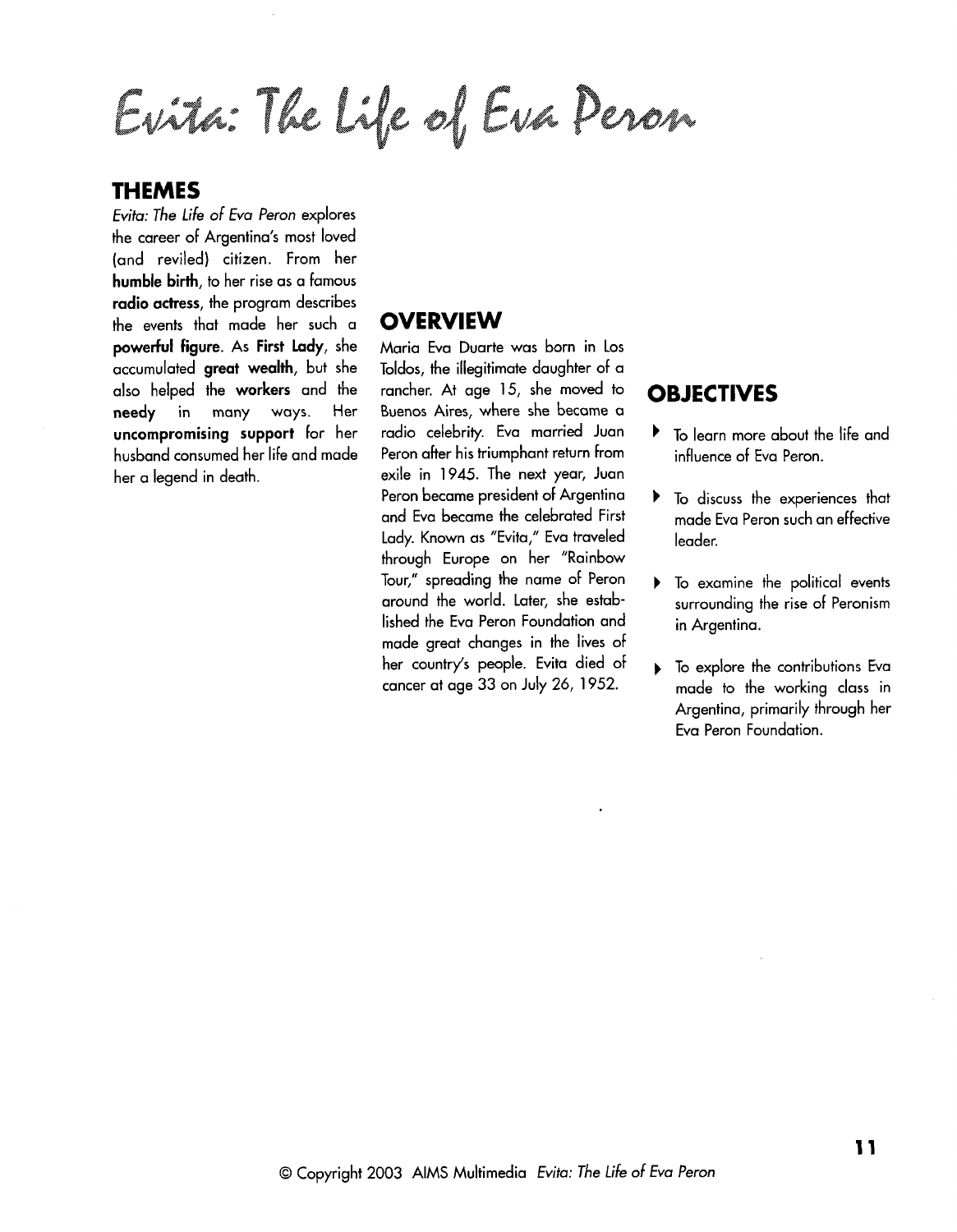Use this page for your individual notes about planning and/or effective ways to manage this AlMS Teaching Module in your classroom.

Our AlMS Multimedia Educational Department welcomes your observations-and comments. Please feel free to address your correspondence to:

 $\ddot{\phantom{a}}$ 

AlMS Multimedia Editorial Department 9710 DeSoto Avenue Chatsworth, California 91311-4409

O Copyright 2003 AlMS Multimedia Evita: The life of Eva Peron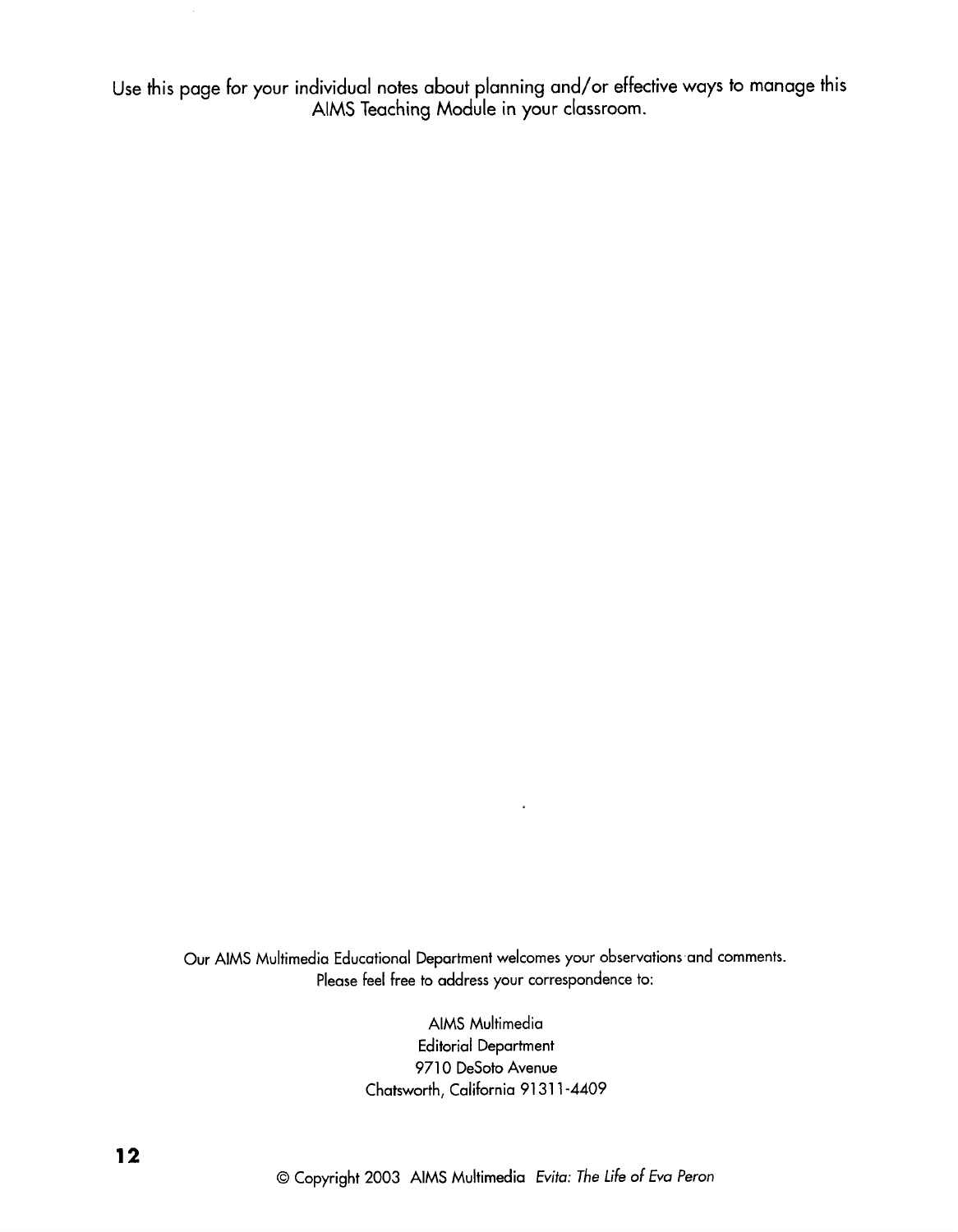## **INTRODUCTION TO THE PROGRAM**

Evita has become a legend of the 20th century. No other man or woman in South American history has caused such violent disagreement. To some, she was a champion for the workers-selflessly helping the needy and bringing about social reform. To others, she was a showy self-promoter, censoring all who spoke out against her husband, President Juan Peron. Which side of the story is true? Who was this woman who had so much power over those around her? Evita: The Life of Eva Peron takes viewers inside the amazing career of this enigmatic world figure.

## **INTRODUCTION TO VOCABULARY**

Before starting the program, write the following words on the board. Ask the class to discuss the meaning of each word, and review the terms that are unfamiliar to students.

**suffrage** - the right to vote

**scapegoat** - one who is chosen to take the blame for many others

**oligarchy** - government in which a few exercise control for selfish purposes

## **FOCUS**

How does history record the lives of people who are admired? What can be learned from these historic personalities? Why is it valuable to study their lives? Ask students to keep these questions in mind as they begin the program.

## **DISCUSSION IDEAS**

In order to understand the powerful hold that Evita had over her people, ask students to think about what makes a person interesting to the public. What do modern-day celebrities have in common with Evita? What qualities do people revere in their leaders?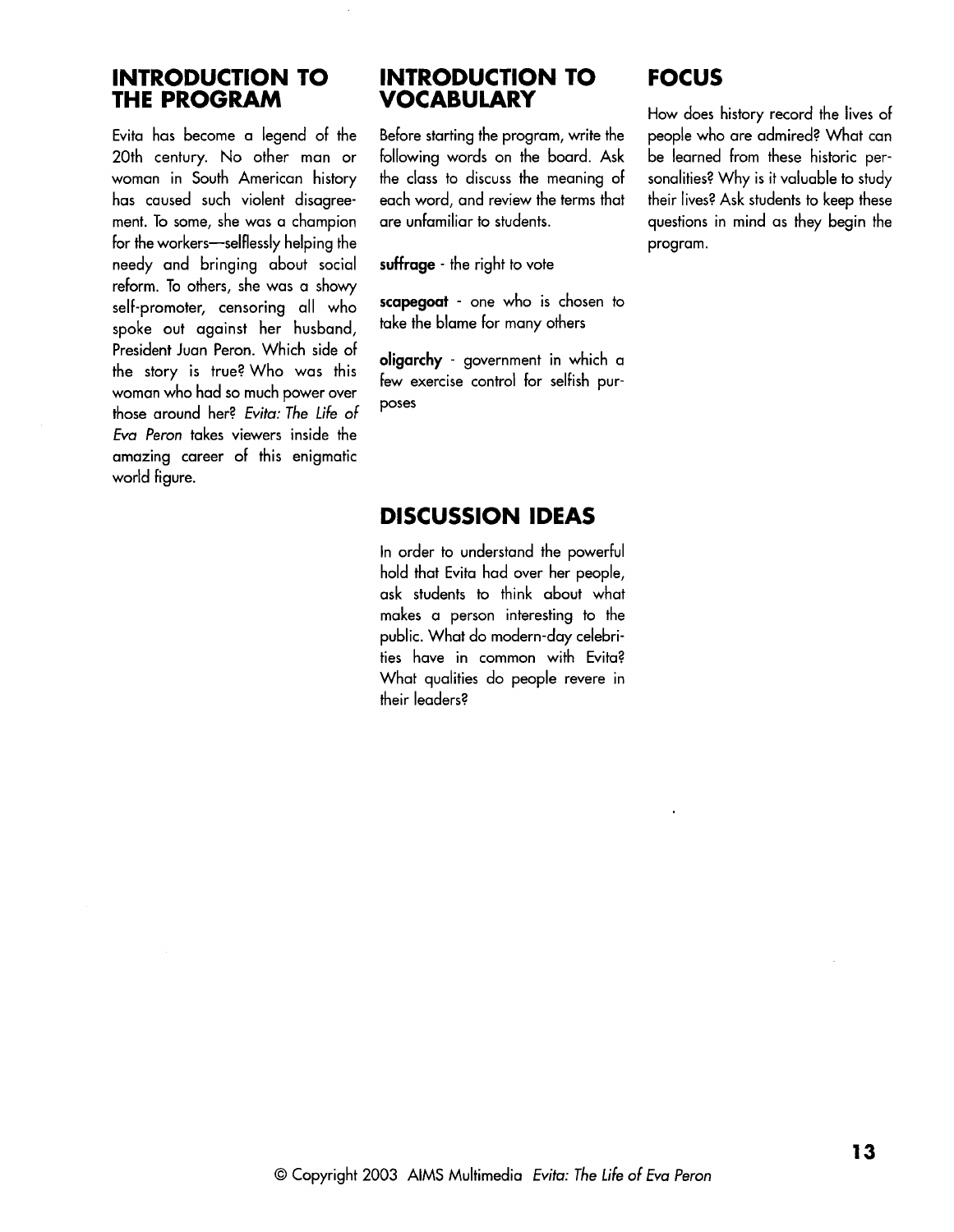## **JUMP RIGHT IN**

## HOW TO USE THE EVITA: THE LIFE OF EVA PERON AIMS TEACHING MODULE

#### **Preparation**

- **b** Read Evita: The life of Eva Peron **Themes, Overview,** and **Objectives** to become familiar with program content and expectations.
- **b** Use **Preparation for Viewing**  suggestions to introduce the topic to students.

## **Viewing** EWTA: THE LIFE Of EVA **PERON**

- **b** Set up viewing monitor so that all students have a clear view.
- **b** Depending on your classroom size and learning range, you may choose to have students view Evita: The life of Eva Peron together or in small groups.

Some students may benefit from **b** viewing the video more than one time.

**After Viewing** EWTA: THE llFE OF EVA PERON

Select **Suggested Activities** that **b** integrate into your classroom curriculum. If applicable, gather materials or resources.

Choose the best way for students

**b** to work on each activity. Some activities work best for the whole group. Other activities are designed for students to work independently, in pairs, or in small groups. Whenever possible, encourage students to share their work with the rest of the group.

Duplicate the appropriate number

**b** of **Vocabulary, Checking Comprehension,** and consumable activity pages for your students.

You may choose to have students

- **b** take consumable activities home, or complete them in the classroom, independently, or in groups.
- Administer the Test to assess stub dents' comprehension of what they have learned, and to provide them with practice in test-taking procedures.

#### Use the **Culminating Activity**

**b** as a forum for students to display, summarize, extend, or share what they have learned with each other, the rest of the school, or a local community organization.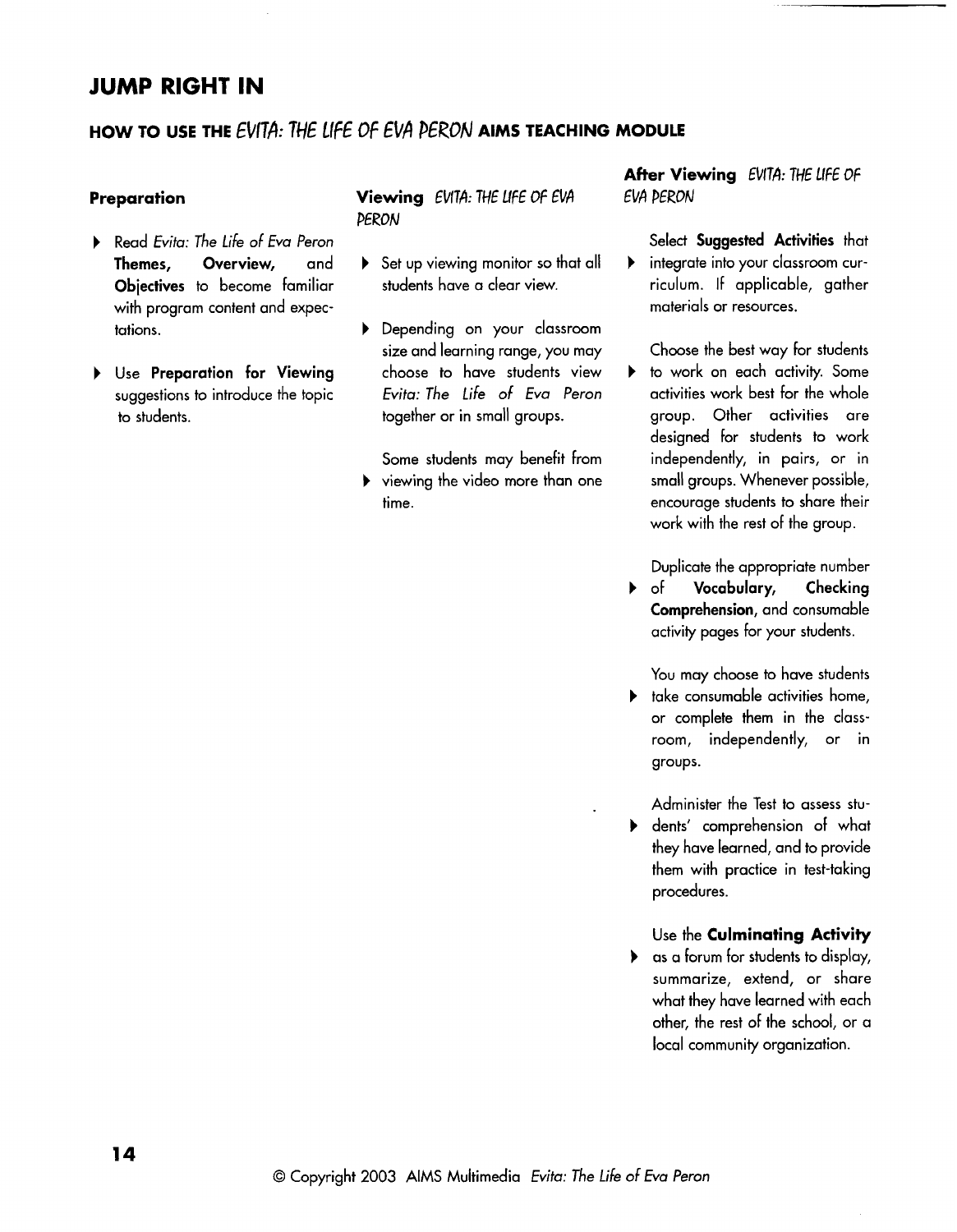## **SUGGESTED ACTIVITIES**

#### **Writing**

Although it was short, Evita's life was filled with important events. Ask each student to choose a stage in her life from the list below. Students should use biographies, encyclopedia articles, the Internet, and other resources to learn more about the years they choose.<br>However, the student write a currence should their chosen stars in Fritz's life, including details 60 Minutes

Have each student write a summary about their chosen stage in Evita's life, including details about her accomplishments and challenges.

Birth to 15 years: Childhood 15 to 23 years: Rising Fame as a Radio Star 24 to 27 years: Affair with and Marriage to Juan Peron 28 to 29 years: Early Years as the First Lady, including the Rainbow Tour 30 to 33 years: Founding of the Eva Peron Foundation and Peronist Women's Party

#### **Meeting Individual Needs**

Each of the following words has been used to describe Eva Peron. Ask students define the words and make a sentence with each one. Make sure that their sentences display an under-<br>standing of the words as they relate to Per words and make a sentence with each one. Make sure that their sentences display an understanding of the words as they relate to Peron's character.<br>
• aggressive — someone with forceful energy who takes direct action 20 Minutes

- 
- $\bullet$  dynamic  $\leftarrow$  a person who has a strong personality and is very active
- $\bullet$  enterprising  $\multimap$  one who uses creative methods to solve problems
- $\bullet$  steadfast  $-$  one who does not tire easily
- $\bullet$  staunch  $\multimap$  a strong defender of a cause; not easily shaken
- raucous one who has a harsh or obscene humor
- $\bullet$  vibrant  $\leftarrow$  a colorful person with a very attractive personality
- $\bullet$  forthcoming  $\leftarrow$  a person who expresses his or her thoughts directly



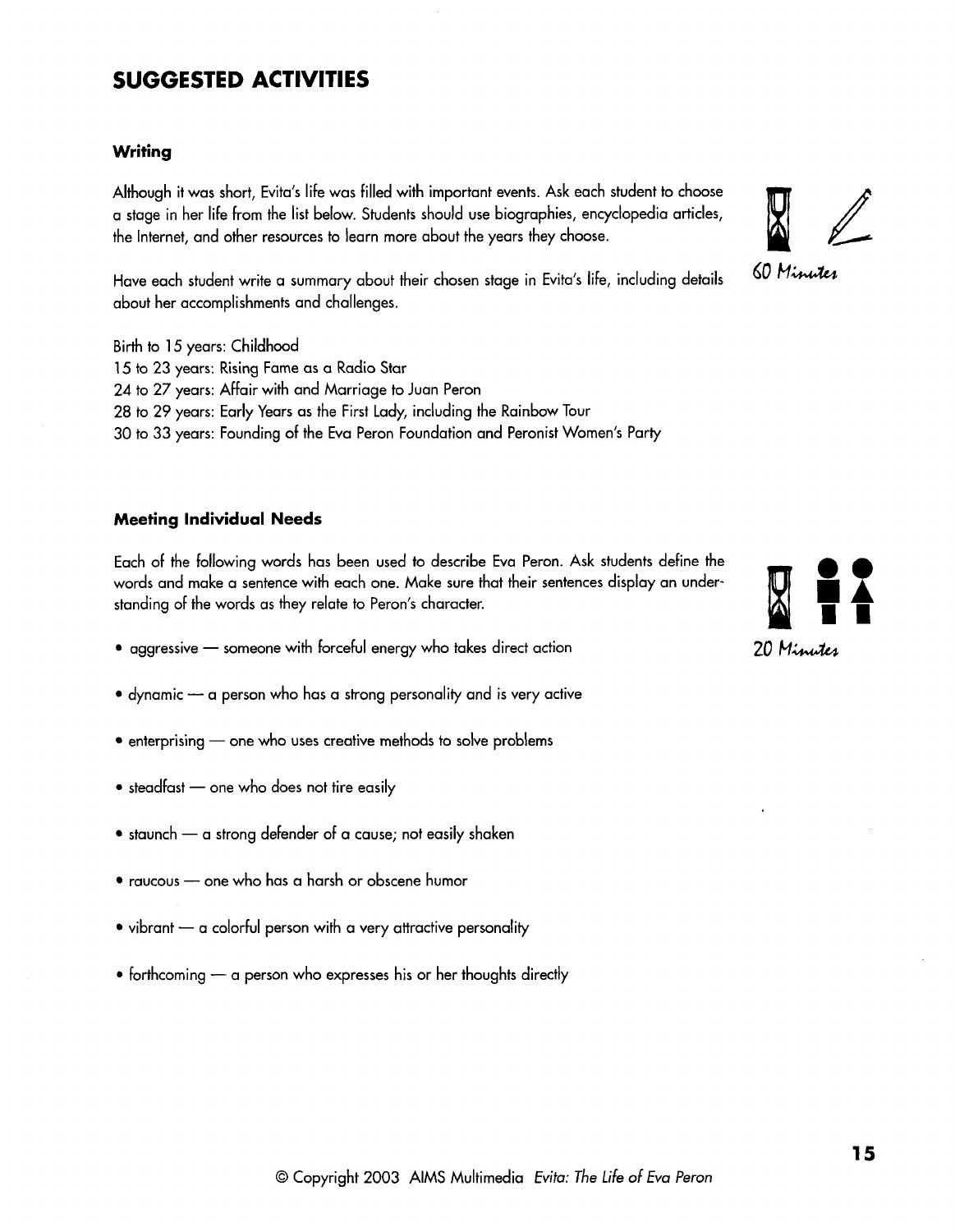#### **Hands On**

Divide students into cooperative groups of three or four. Provide each group with a large piece of butcher or craft paper. Encourage each group to create a timeline of Eva Peron's life. Events they might want to mark include:

- Her humble birth and rural childhood **45** *Minutes*
- Her first acting experiences
- Her move to Buenos Aires
- Her first jobs as a radio actress
- Her rise to celebrity status
- Her first meeting with Juan Peron
- Juan Peron's first exile from office and his triumphant return
- Evita's early days as First Lady
- The Rainbow Tour
- Founding of the Eva Peron Foundation and Peronist Women's Party
- Evita's illness, death and grand funeral

Students can add other facts, figures and illustrations on the timeline. They may want to create a portrait of an important figure, or attach a short essay explaining an event related to Evita's life. Encourage each group to be creative and unique, allowing each member to contribute in a meaningful way.

## **Critical Thinking**

Even today, Eva Peron is a controversial figure in Argentina and around the world. While she helped the nation make great social reforms, she also engaged in censorship and padding of the Presidential bank account.

Do Eva Peron's accomplishments outweigh her contributions? Do the ends justify the means? 20 Minutes Use these questions and thoughts to stimulate a class debate. Encourage all students to think about the questions and contribute original ideas.

### **Link to the World**

Before watching the program, ask students to write a short essay about what they think life is like in Argentina. Then, after showing the video, ask them to write down what kinds of things they saw and heard that either confirmed what they already thought or changed their think-<br>ing. 20 M





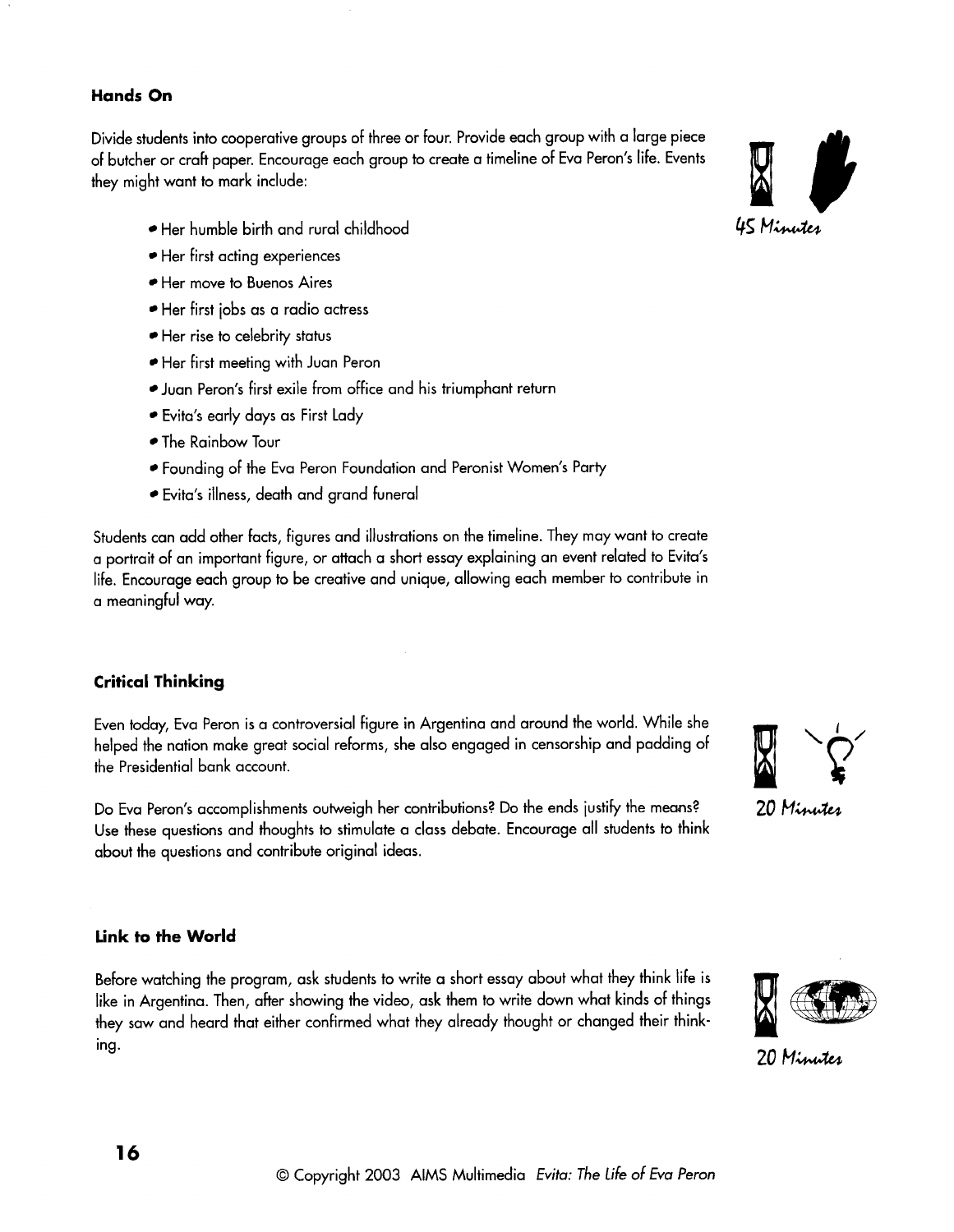#### **Connection to Culture**

Many books, films and plays have been produced about the short but amazing life of Eva Peron. One of the most famous versions is the musical Evita, by Andrew Lloyd Webber. A huge hit on Broadway, the musical was also made into a film starring Madonna.

in the program, how does the work compare to her real life? What events were chosen as the Ask students to read or view a dramatic telling of Eva Peron's life. Based on what they learned Extended Time focus of the story? Which events were left out? How does the dramatized Evita compare to the real person? Allow students to share their ideas in an open discussion.

#### **In the Newsroom**

Recently, a collapse of the Argentine economy has caused great problems for its citizens. Ask students to read recent news articles about the economic problems. What are the causes? What is being done to remedy the situation? What might the Perons have done in the face of such areat economic turmoil? Discuss ideas with the class.

#### **Connection to History**

After Evita's death, what happened to Juan Peron and his Peronista government? What was Peron's ultimate fate? Ask students to do some detective work to find the answers. Have them present their findings in a Case Report on the post-Evita life of Juan Peron.

(Peron's dictatorship government purchased railroads, the nation's telephone system and one of its largest newspapers. He suppressed freedom of speech, especially when citizens spoke **60 Minutes** out against him. In 1954, he spoke out against the Catholic Church in an effort to separate church and state. Church and military leaders staged a revolt and had Peron exiled. In 1973, he returned from exile and was elected president by a large margin. His third wife, Isabel became vice-president. When Peron died in 1974, his wife succeeded him. She was the first woman to become president of a nation in the Western Hemisphere.)

#### **Culminating Activity**

Using what they have learned in the unit, ask each student to write a question related to the program. Collect the questions and use them to write a review quiz.

After giving the quiz, ask students if they enjoyed designing the test. How would they feel about **60 Minutes** designing more tests in the future?

O Copyright 2003 AIMS Multimedia Evita: The Life of Eva Peron







30 Minutes

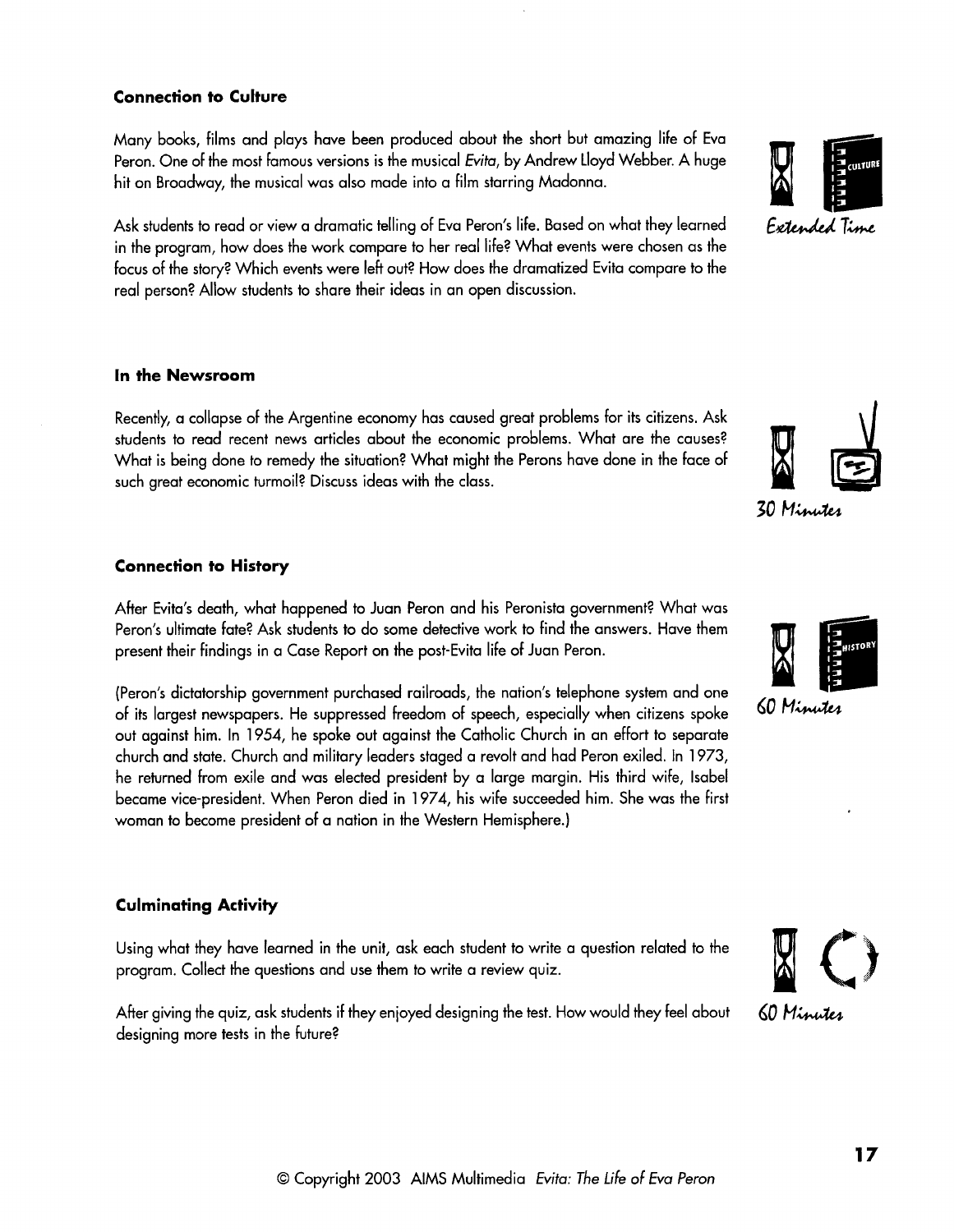## **VOCABULARY**

The following terms are from Evita: The Life of Eva Peron. Fill in the number of each term next to its closest definition.

- 1. Eva Duarte
- 2. Juan Duarte
- 3. Buenos Aires
- **4.** descamisados
- **5.** Juan Peron
- 6. Peronism
- 7. Rainbow Tour
- 8. Eva Peron Foundation
- 9. Peronist Women's Party
- 10. "Spiritual Leader of the Nation"
- private organization that became the first public welfare agency in South America
- powerful labor leader in Argentina who became President; husband of Evita
- capital city of Argentina, where Evita rose to become wealthy and famous
- political ideology focused on social iustice for the working class and economic independence for Argentina
- the illegitimate, poorly educated girl who became the powerful leader Evita
- political organization founded by Evita which recruited female voters
- Evita's trip to Spain and other parts of Europe; designed to bring the name of Peron to the rest of the world
- wealthy rancher who fathered Evita, but would not recognize her as his daughter
- title bestowed upon Evita by the Argentine Congress just weeks before her death
- "shirtless ones"; nickname given to the workers who supported Peron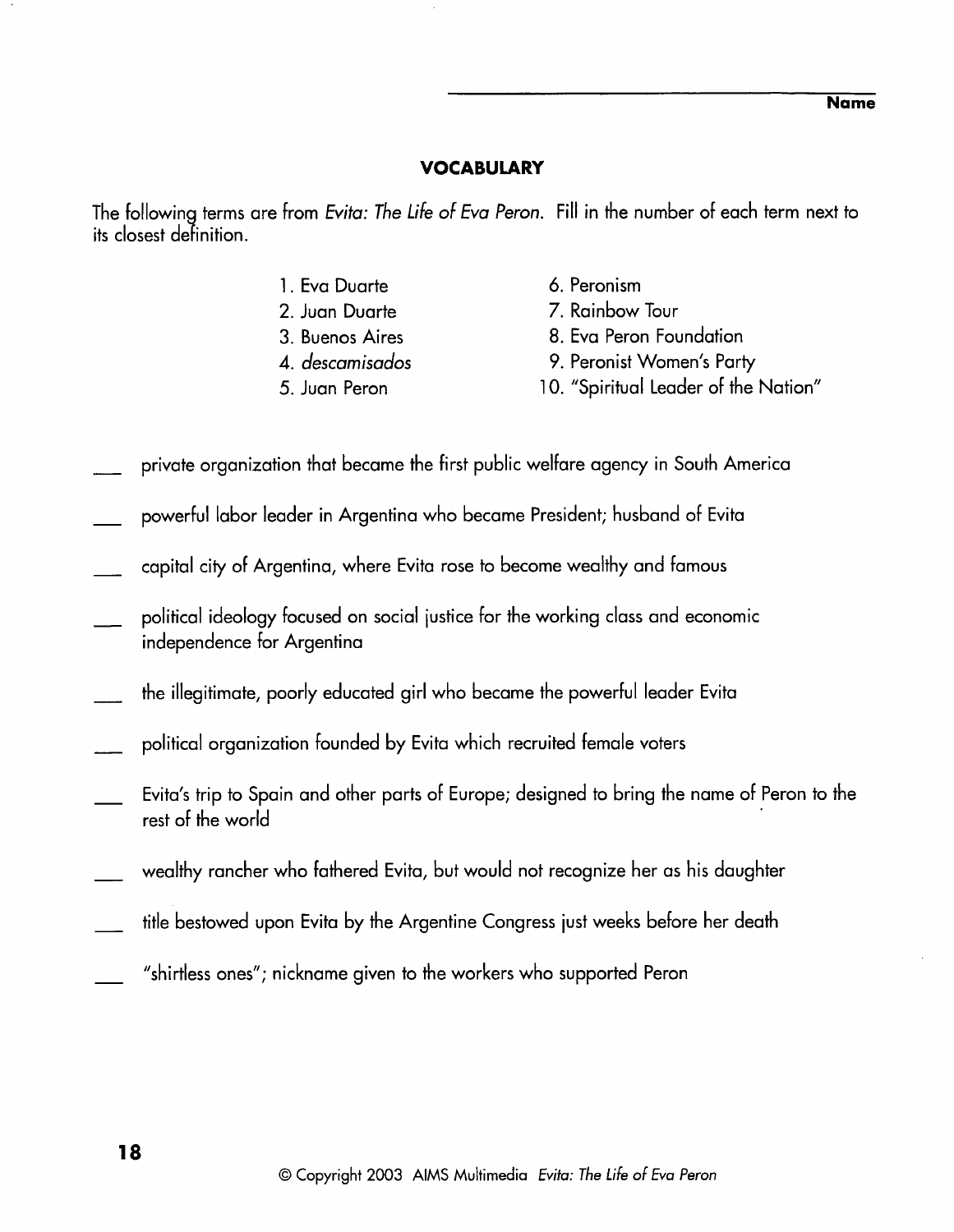## **Evita: The Life of Eva Peron Review Questions**

- 1. Why did Evita demand that very little be written about her early life?
- 2. What mythical creature representing "rebirth" did Evita want to be associated with?
- 3. What did Evita do for a living in Buenos Aires that helped her gain fame, fortune, and the ability to influence millions?
- **4.** Who were the descamisados who supported Peron? Why were they so loyal to him?
- 5. In 1945, the Argentine government prevented a possible coup by making Juan Peron a scapegoat. What did they do to him?
- 6. On her famous "Rainbow Tour," how was Evita greeted by the people of Spain?
- 7. What kind of things did the Eva Peron Foundation do for the people of Argentina?
- 8. How did the people of Argentina react when Eva Peron died at the age of 332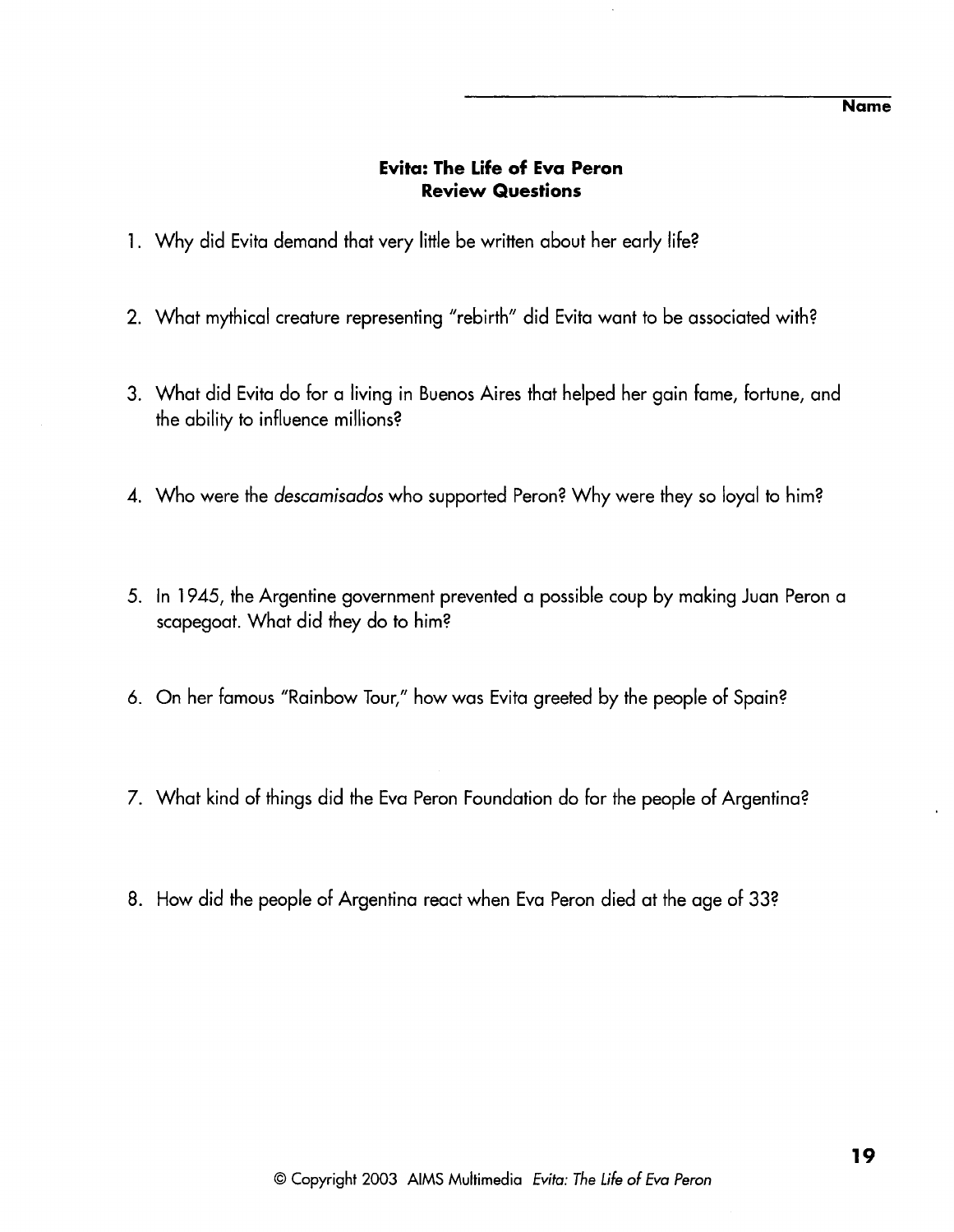## **EVITA'S LIFE**

Place the events below in order by labeling them with the numbers 1 through 10. Start with the earliest event and finish with the last.

- Evita was diagnosed with cancer, but kept the illness hidden from the public.
- Eva became a celebrated radio actress.
- Eva Duarte married Juan Peron after his triumphant return from exile.
- Maria Eva Duarte was born in Los Toldos, the illegitimate daughter of a rancher.
- In 1946, Juan Peron was elected president of Argentina and Eva became the celebrated First Lady.
- Evita was not offered the vice-presidential nomination when her husband ran for reelection.
- Eva traveled to Buenos Aires with a singer, determined to become a star.
- Evita traveled through Europe on her "Rainbow Tour," spreading the name of Peron around the world.
- Eva met Juan Peron, a military and labor leader twice her age.
- Maria Eva Duarte Peron died on July 26, 1952.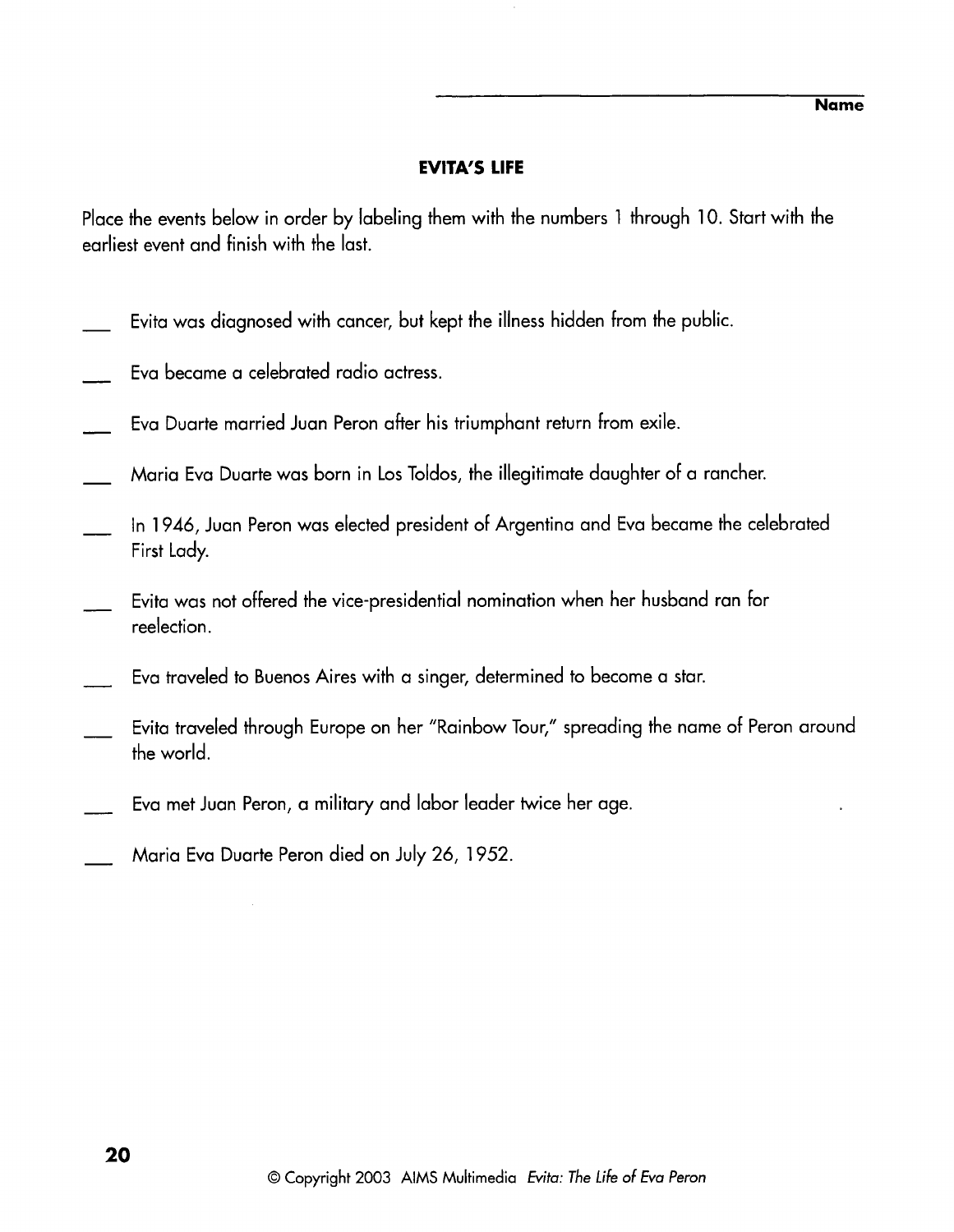### **TRUE OR FALSE**

Place a T next to statements that are true and an F next to statements that are false.

- nd ace a T next to statements that are true and an F next to statements that are false.<br>1. \_\_\_\_ Eva Duarte came from a wealthy family and had a privileged upbringing.
- 2. <sub>----</sub> Eva Duarte came from a wealthy family and had a privileged upbringin<br>2. <sub>----</sub> Eva left home at the age of 15 to seek fame and fortune in Hollywood.
- 2. \_\_\_ Eva left home at the age of 1*5* to seek fame and fortune in Hollywood.<br>3. Heard by millions on the radio, Eva became a household name in Argentina.
- **4.**  Eva and Juan Peron met at a relief fund rally for victims of an earthquake.
- 5. **4.** After Juan's exile from office, Eva rallied tremendous support from the workers.
- *6.*  As First Lady, Evita represented the poor by dressing in humble clothes and never wearing jewelry
- 7- On her Rainbow Tour, Evita was given a cold reception in France and Switzerland.
- 8.  $\Box$  The Eva Peron Foundation was a powerful organization devoted to helping the needy.
- 9.  $\Box$  As a traditionalist, Eva fought against a woman's right to vote.
- 10. \_\_ Thousands of mourners wept openly as they passed the coffin of their beloved Evita.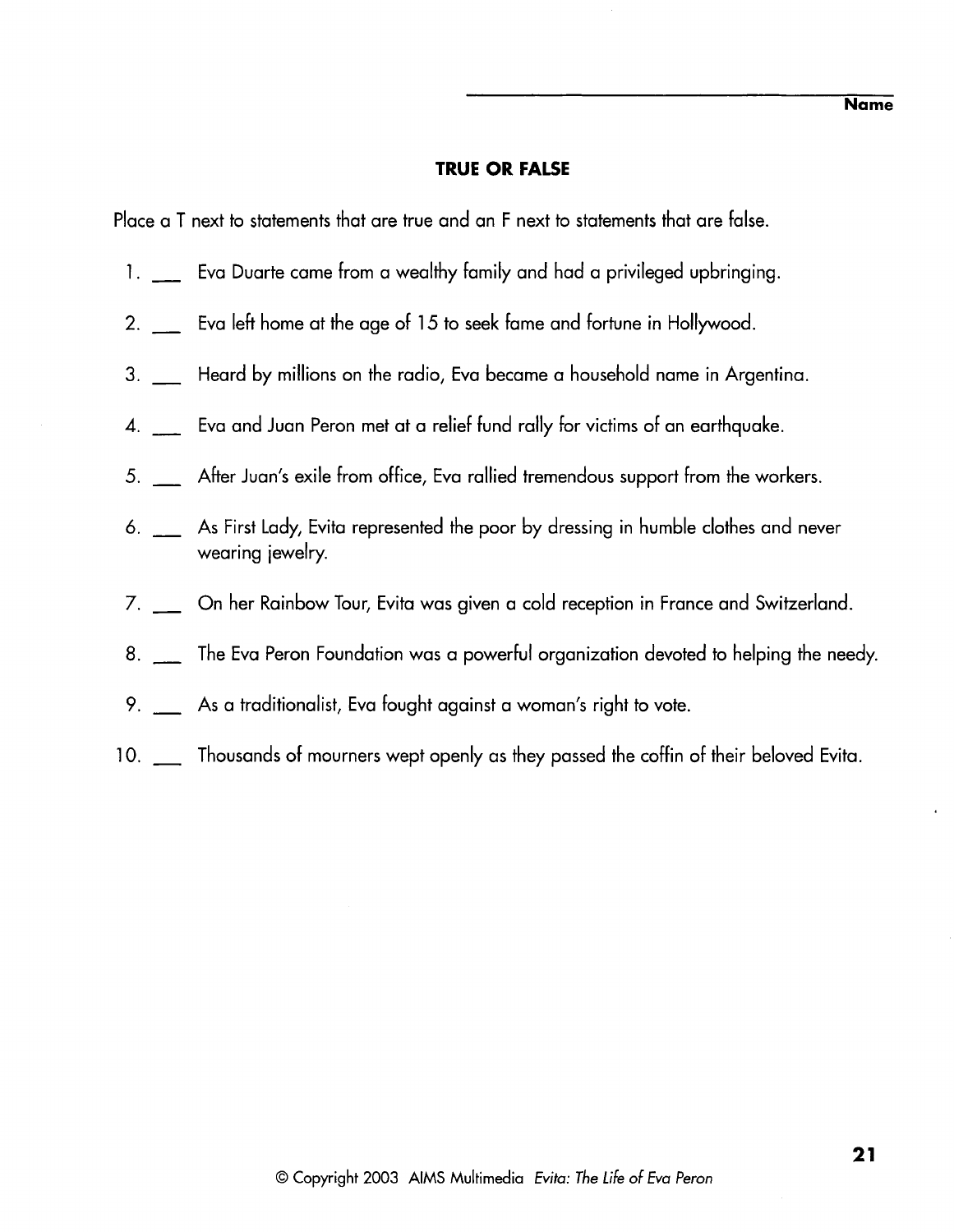**Name** 

## **EVITA'S WORDS**

Read each quote below. Place a checkmark next to the quotes that were spoken by Evita, reflecting her true beliefs. Place an X beside quotes that were not spoken by Evita.

- "As far as I can remember ... injustice has hurt my soul as if a nail was being  $1.$   $\qquad$ driven into it."
- $2<sub>1</sub>$ "I will not hide the details of my past. Anyone who questions my upbringing will have those questions answered quickly and directly."
- (To her husband) "If the cause of the people is your own cause . .. I will never leave  $3.$ your side until I die."
- "I imagined that large cities were places where only wealth existed."  $\boldsymbol{\varLambda}$ .
- "The Society of the Ladies of Benevolence have welcomed me generously and 5. with great warmth."
- "I feel as though I am the real mother of my nation." 6.
- ''The poor only want to know me as Evita. That's how I introduced myself to them."  $7.$
- (On her Rainbow Tour) "I feel drunk with love and happiness because my simple  $8.$ woman's heart has begun to vibrate with the eternal chords of immortal France."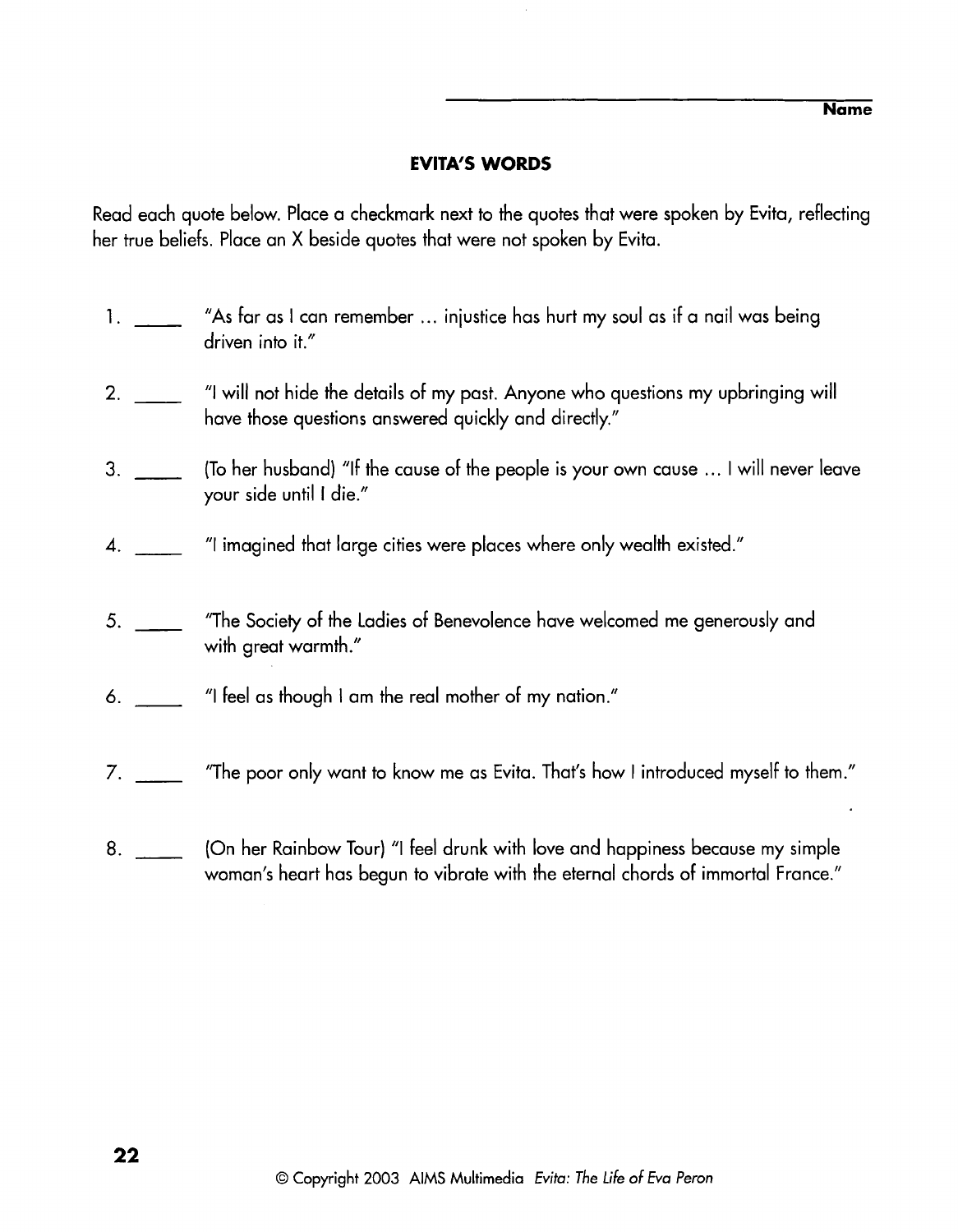## **ARGENTINA: A Closer Look**

Use library and Internet resources to write a three-page essay on one of the following topics:

- Agriculture's role in the Argentine economy
- Argentina's battle for independence from Spain
- Buenos Aires, capital city of Argentina
- Climate and land regions of Argentina
- Argentina's current form of government
- Conflict in the Falkland Islands in the 1980s
- History of the tango and its origin in Buenos Aires
- Current economic crisis in Argentina

These hints will make your paper more successful:

- 1 . **Write a brief outline of your paper.** Begin with an introduction to grab interest, followed by a purpose statement, facts to back up your purpose, and a conclusion.
- 2. **Get good information.** Search for books and encyclopedia articles on your topic. Use search engines to locate informative, up-to-date websites. Try to use recent statistics and facts to support your main point.
- **3. Add interest.** Personal stories, interesting facts, and quotes will make your paper more memorable.
- **4. Include your own thoughts.** Make the paper personal by reflecting on your own feelings about the subiect matter. What did you learn during your research? How has it expanded your knowledge of life in Argentina?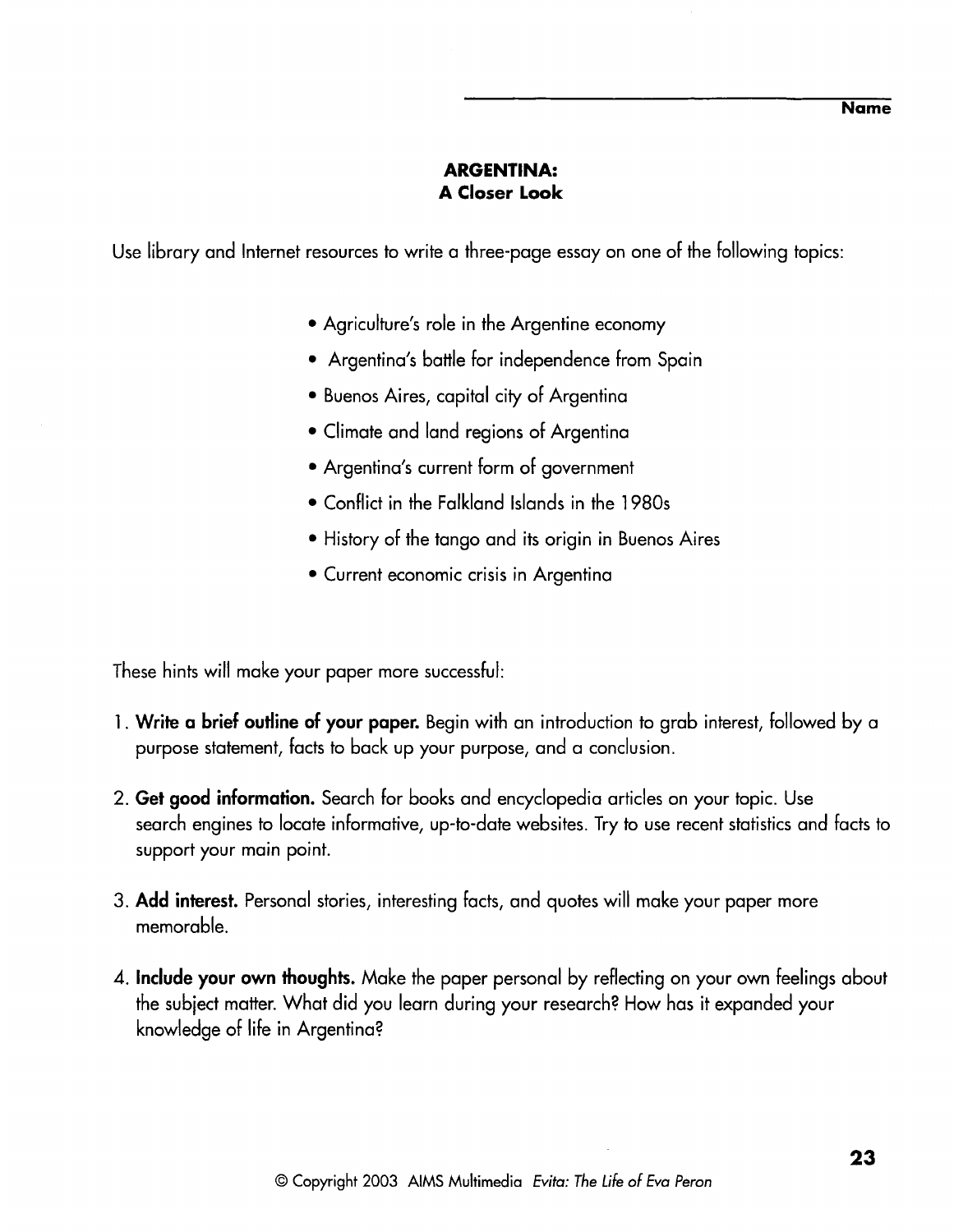## **FACTS ABOUT ARGENTINA**

For the following activity, use library texts, encyclopedia and the Internet to learn more about Argentina. When you have gathered enough information, complete the questions below.

1. What is the capital city?

2.Where is it located?

3. Who first settled the region?

4.What is the climate like?

5.Who is the head of state?

6.What form of government does the country have?

7.What is the official language?

8.What are the chief occupations or industries?

9.What are the chief agricultural or mining products?

10. What is the basic unit of money?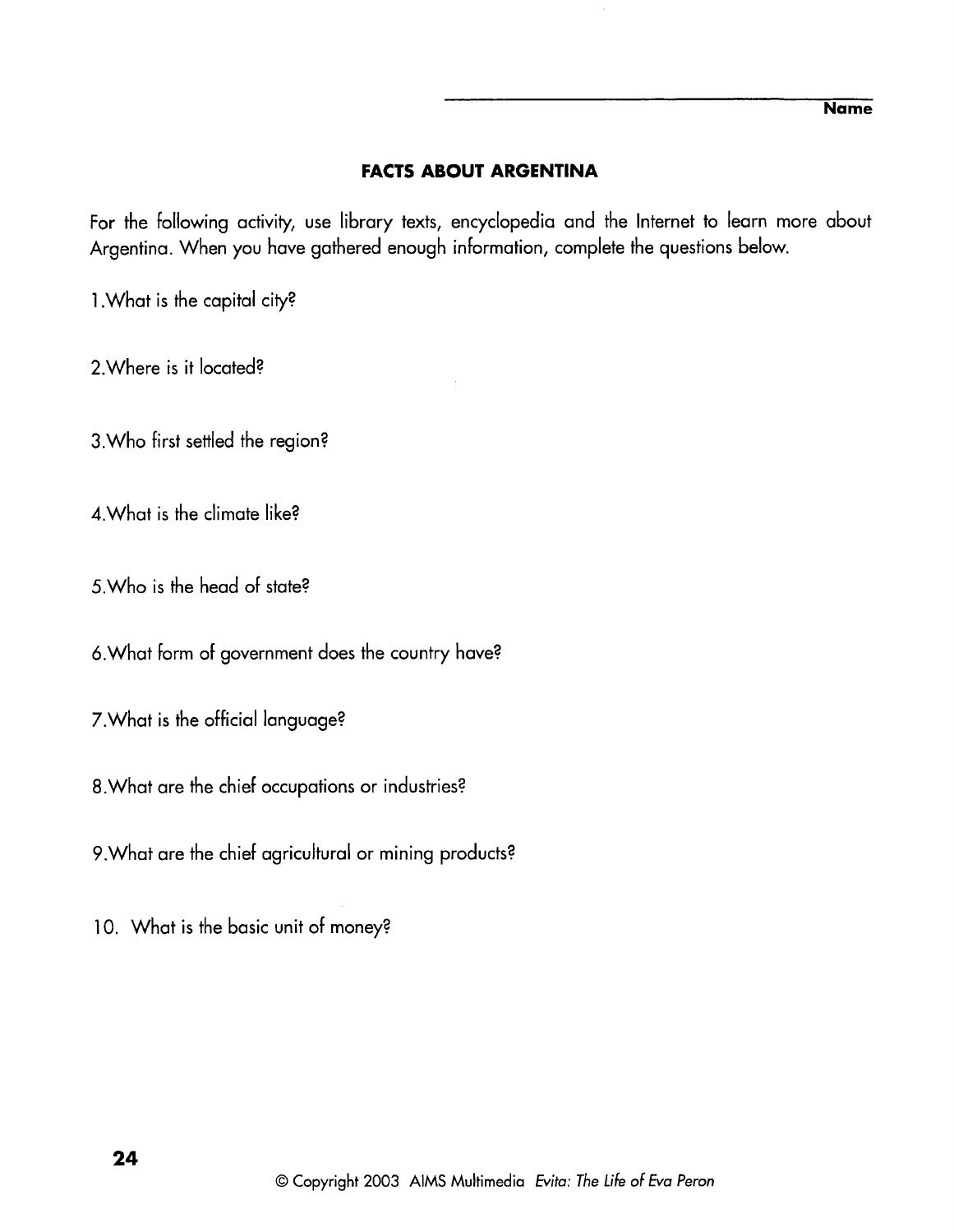**Name** 

## **TEST**

Circle the phrase which best answers each question.

- 1. Eva Peron was best known as:
	- the powerful First Lady of Argentina.
	- a movie star.
	- the daughter of a wealthy rancher.
	- Vice-president of Argentina.
- 2. Eva left her home for Buenos Aires with:
	- a tango singer.
	- her mother.
	- her father.
	- her older brothers.
- 3. In the capital city, Eva became wealthy as:
	- a labor organizer.
	- founder of a political party.
	- a radio actress.
	- a film star.

4. Eva became First Lady of Argentina when her husband was elected President.

- Pedro
- **Francisco**
- $\bullet$  Juan
- Antonio
- 5. As First Lady, Eva became Evita, a charismatic leader who:
	- spent money and cared little for the poor.
	- fought for social iustice and workers' rights.
	- was despised by most Argentines.
	- traveled constantly and spent little time in her own country.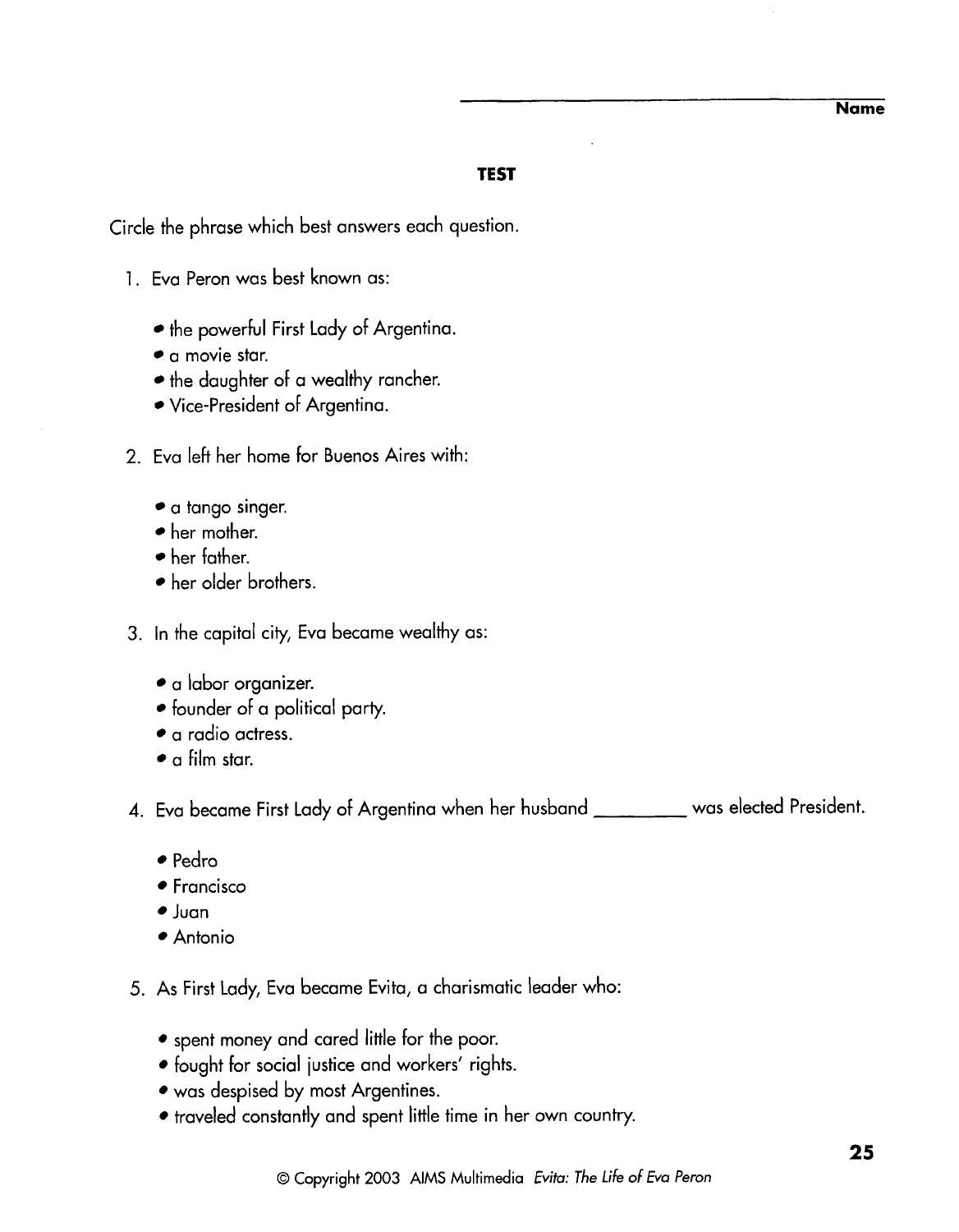#### **Name**

## **TEST (CONTINUED)**

- **6.** Juan and Eva Peron's marriage was:
	- $\bullet$  built on equality, loyalty and friendship.
	- a publicity stunt to please the masses.
	- filled with violent arguments and many separations.
	- cold and reserved.
- 7. When Evita arrived in Spain, she was greeted by:
	- cold cynicism.
	- people throwing stones and tomatoes.
	- a small crowd and light applause.
	- a crowd of 150,000 cheering fans.
- 8. The Eva Peron Foundation:
	- helped the needy with gifts and donations.
	- established the first welfare program in South America.
	- helped Evita become wealthier and more powerful than ever.
	- all of the above
- 9. When doctors suggested surgery to treat Evita's cancer, she:
	- took their advice, saying that her health was of great importance to the people.
	- refused, saying that her enemies were trying to rob her of power.
	- refused because of her religious beliefs.
	- agreed reluctantly.
- 10. After her death, Evita's remains were:
	- quickly cremated.
	- buried in Spain.
	- displayed publicly for many days.
	- confiscated by loyal admirers.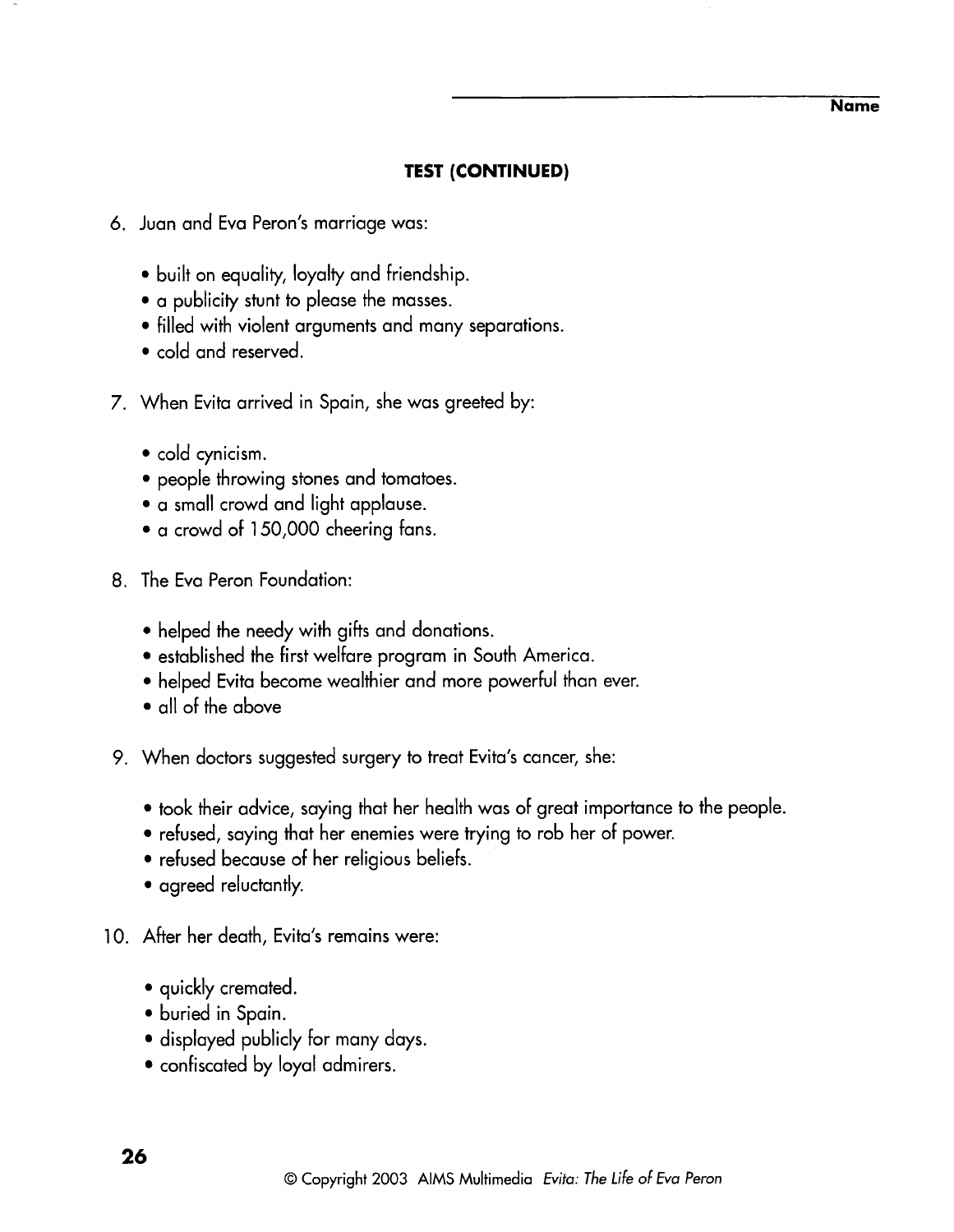## **ADDITIONAL AlMS MULTIMEDIA PROGRAMS**

You and your students might also enjoy these other AlMS Multimedia programs:

| #8838-EN-VID: | Nelson Mandela and the Struggle to End Apartheid |
|---------------|--------------------------------------------------|
| #8435-EN-VID: | Gorbachev: His Life and His Country              |
| #2679-EN-VID: | Latin America: Land and Resources                |
| #2680-EN-VID: | Latin America: The People                        |
| #2767-EN-VID: | Colombia: Gateway to South America               |
| #2741-EN-VID: | Countries and Cultures of the Andes: Bolivia     |
| #2743-EN-VID: | Countries and Cultures of the Andes: Ecuador     |

 $\ddot{\phantom{a}}$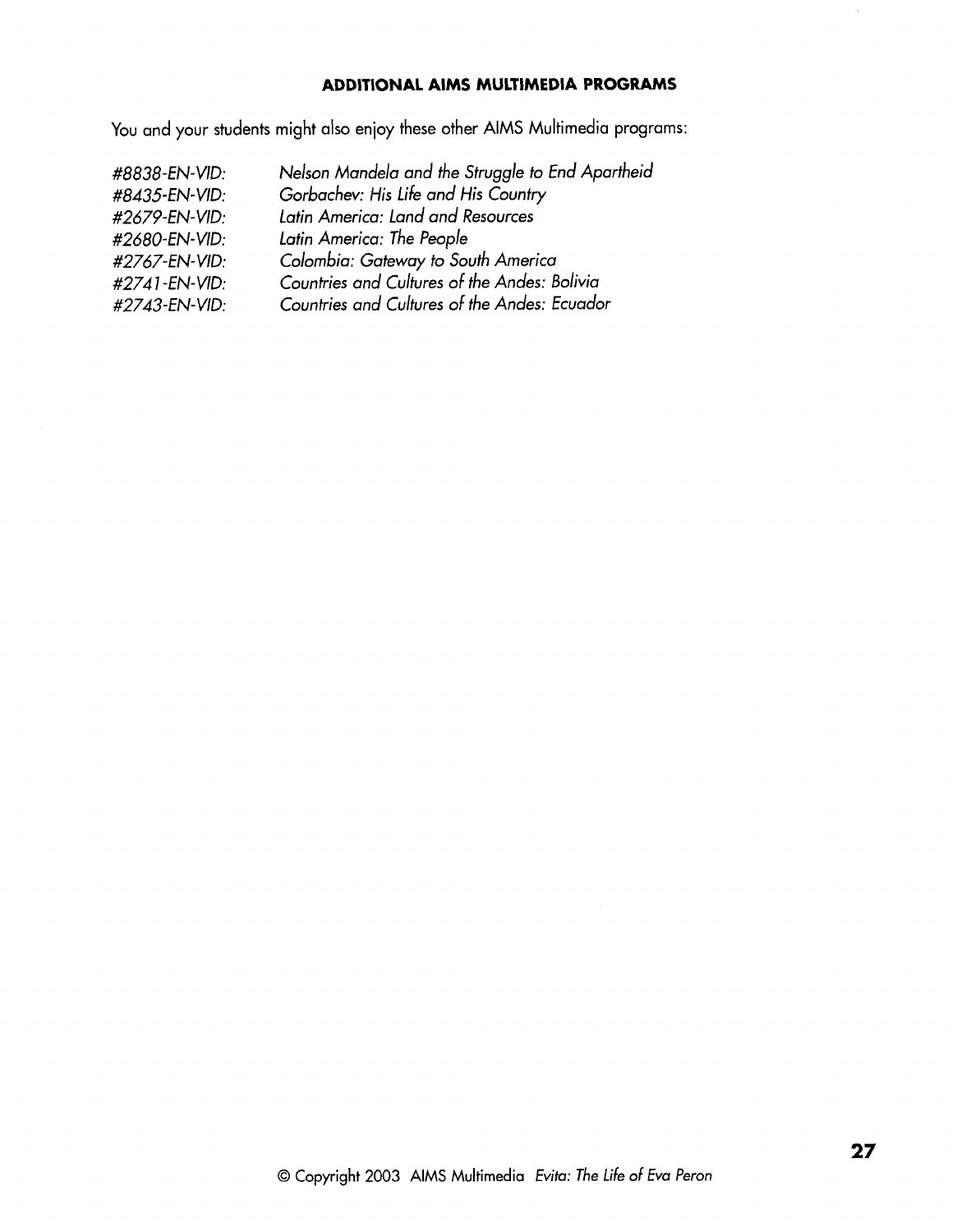# ANSWER KEY for page 18

## **VOCABULARY**

The following terms are from Evita: The Life of Eva Peron. Fill in the number of each term next to its closest definition.

- 1. Eva Duarte
- 2. Juan Duarte
- 3. Buenos Aires
- 4. descamisados
- 5. Juan Peron
- 6. Peronism
- 7. Rainbow Tour
- 8. Eva Peron Foundation
- 9. Peronist Women's Party
- 10. "Spiritual Leader of the Nation"
- 8 private organization that became the first public welfare agency in South America
- $5\overline{)}$ powerful labor leader in Argentina who became President; husband of Evita
- $\mathbf{3}$ capital city of Argentina, where Evita rose to become wealthy and famous
- $\boldsymbol{6}$ political ideology focused on social iustice for the working class and economic independence for Argentina
- $\vert$ the illegitimate, poorly educated girl who became the powerful leader Evita
- $\overline{9}$ political organization founded by Evita which recruited female voters
- $\overline{z}$ Evita's trip to Spain and other parts of Europe; designed to bring the name of Peron to the rest of the world
- $\mathbf{2}$ wealthy rancher who fathered Evita, but would not recognize her as his daughter
- $10$ title bestowed upon Evita by the Argentine Congress just weeks before her death
- $\overline{\mathbf{4}}$ "shirtless ones"; nickname given to the workers who supported Peron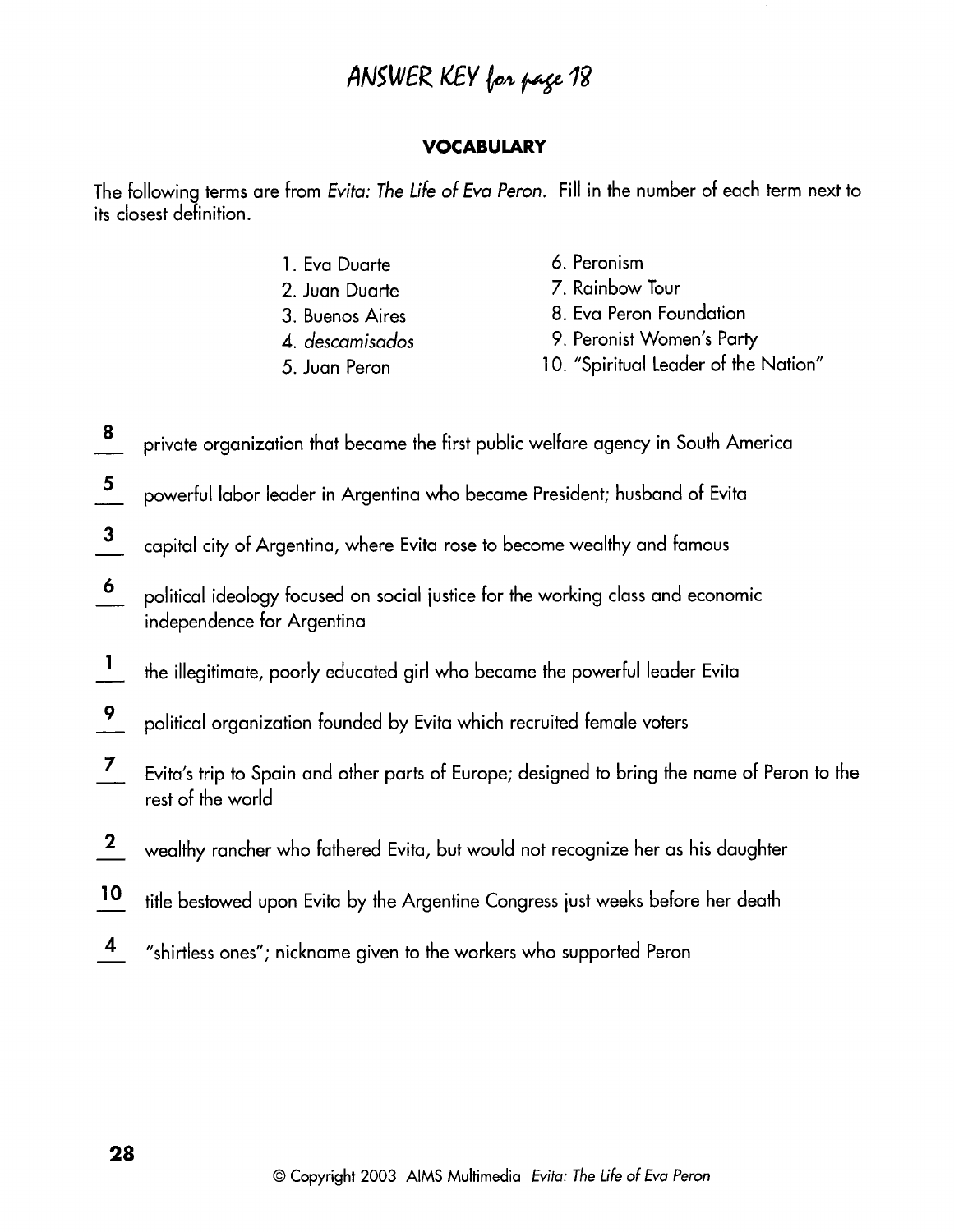ANSWER KEY for page 19

## Evita: The Life of Eva Peron Review Questions

- 1. Why did Evita demand that very little be written about her early life? She grew up poor and illegitimate, with very little education.
- 2. What mythical creature representing "rebirth" did Evita want to be associated with? She wanted to be associated with a beautiful phoenix, rising from the ashes of the 1945 revolt.
- 3. What did Evita do for a living in Buenos Aires that helped her gain fame, fortune, and the ability to influence millions? Evita became a radio star.
- 4. Who were the descamisados who supported Peron? Why were they so loyal to him? They were members of the Argentine work force. They were very loyal because their lives had been greatly improved by Peron's "social justice" policies, such as better wages, sick leave, and paid holidays.
- 5. In 1945, the Argentine government prevented a possible coup by making Juan Peron a scapegoat. What did they do to him? They forced him to resign. When he and Evita tried to flee, they had him arrested and placed on a prison island.
- 6. On her famous "Rainbow Tour," how was Evita greeted by the people of Spain? They treated her like royalty, welcoming her with fighter jets and a huge crowd. They showered her with gifts and hosted many celebrations in her honor.
- 7. What kind of things did the Eva Peron Foundation do for the people of Argentina? It reached out to the needy, providing them with donated gifts. It also established a welfare system for the poor. This made Evita a "fairy godmother" of the people.
- 8. How did the people of Argentina react when Eva Peron died at the age of 332 They were overwhelmed with grief. Thousands waited in long lines to view her remains.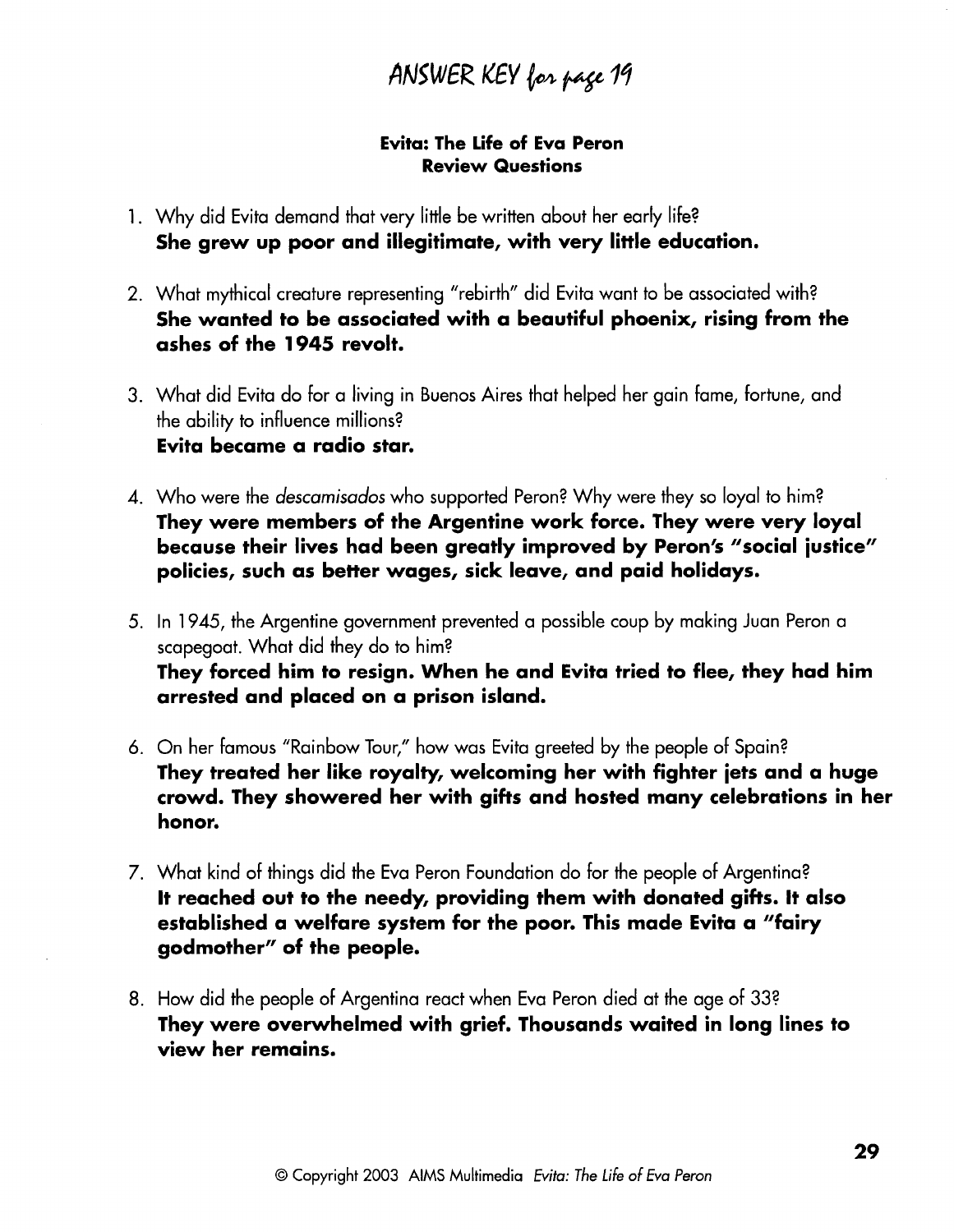# ANSWER KEY for page 20

### **EVITA'S LIFE**

Place the events below in order by labeling them with the numbers 1 through 10. Start with the earliest event and finish with the last.

- $\overline{9}$ Evita was diagnosed with cancer, but kept the illness hidden from the public.
- $\mathbf{3}$ Eva became a celebrated radio actress.
- $\overline{\mathbf{5}}$ Eva Duarte married Juan Peron after his triumphant return from exile.
- $\mathbf{1}$ Maria Eva Duarte was born in Los Toldos, the illegitimate daughter of a rancher.
- $\ddot{\mathbf{6}}$ In 1946, Juan Peron was elected president of Argentina and Eva became the celebrated First Lady.
- 8 Evita was not offered the vice-presidential nomination when her husband ran for reelection.
- $\mathbf{2}$ Eva traveled to Buenos Aires with a singer, determined to become a star.
- Evita traveled through Europe on her "Rainbow Tour," spreading the name of Peron around  $\overline{7}$ the world.
- $\overline{4}$ Eva met Juan Peron, a military and labor leader twice her age.
- Maria Eva Duarte Peron died on July 26, 1952.  $10<sup>°</sup>$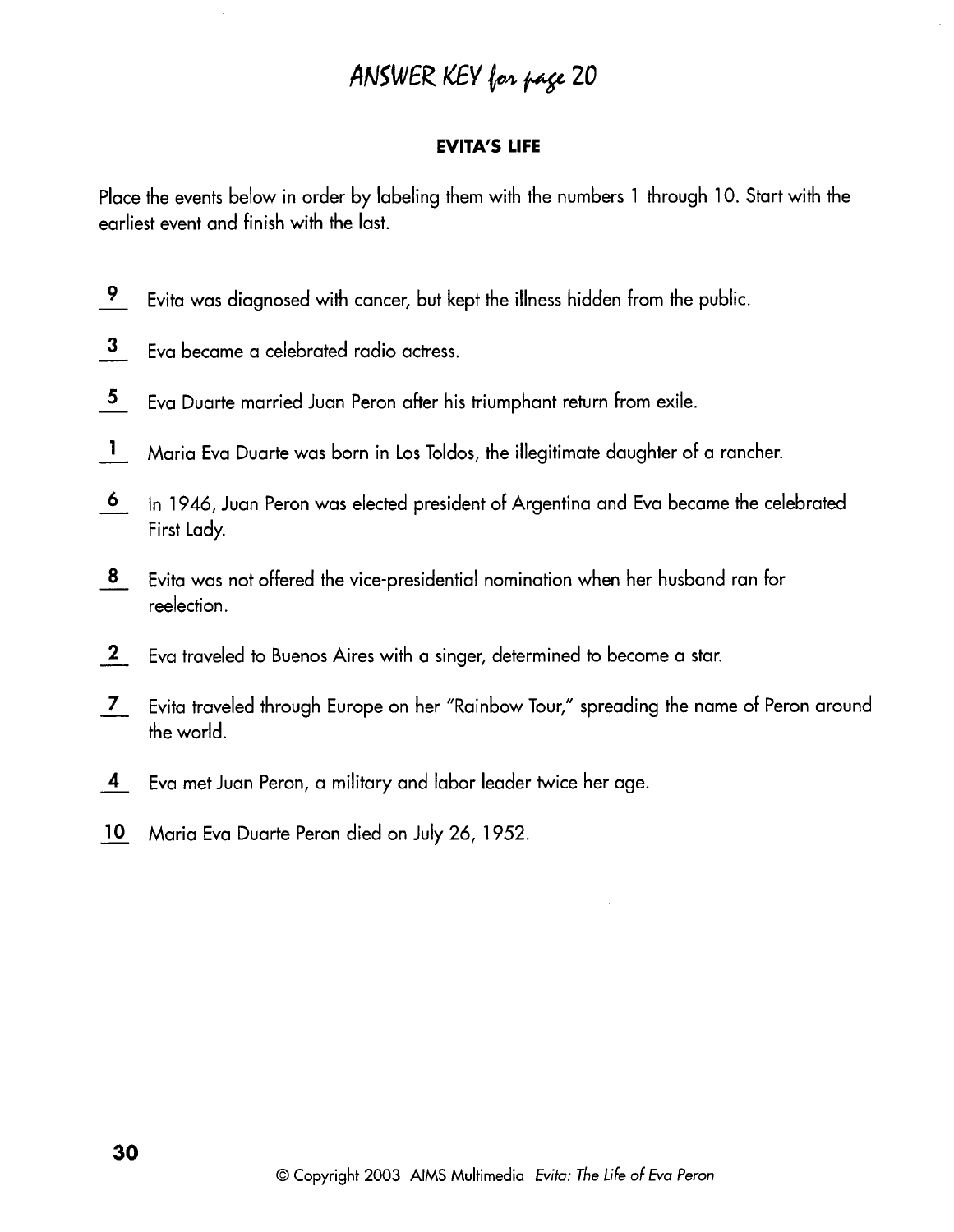# ANSWER KEY for page 21

## **TRUE OR FALSE**

Place a T next to statements that are true and an F next to statements that are false.

- ace a T ne<mark>y</mark><br>1. **F** Ev **F** Eva Duarte came from a wealthy family and had a privileged upbringing.
- 2. Eva left home at the age of **15** to seek fame and fortune in Hollywood.
- 3. **T** Heard by millions on the radio, Eva became a household name in Argentina.
- **4. J-** Eva and Juan Peron met at a relief fund rally for victims of an earthquake.
- 5. T After Juan's exile from office, Eva rallied tremendous support from the workers.
- *6.* As First Lady, Evita represented the poor by dressing in humble clothes and never wearing jewelry.
- 7. T On her Rainbow Tour, Evita was given a cold reception in France and Switzerland.
- 8. **T** The Eva Peron Foundation was a powerful organization devoted to helping the needy.
- 9.  $\mathbf{F}$  As a traditionalist, Eva fought against a woman's right to vote.
- 10. **I** Thousands of mourners wept openly as they passed the coffin of their beloved Evita.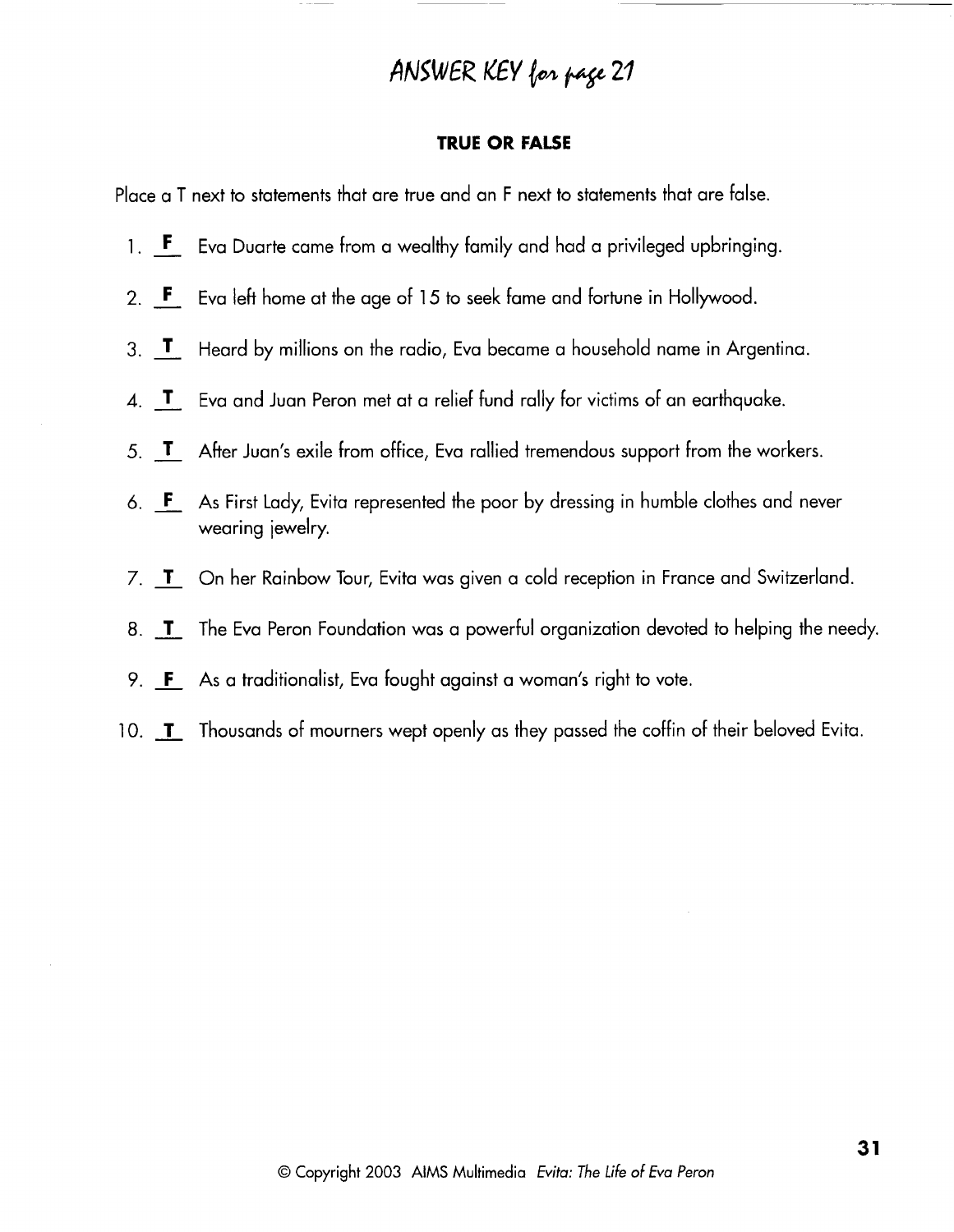# **ANSWER** KEY *b~* py **<sup>22</sup>**

## **EVITA'S WORDS**

Read each quote below. Place a checkmark next to the quotes that were spoken by Evita, reflecting her true beliefs. Place an X beside quotes that were not spoken by Evita.

- 1. The beliefs. Place an X beside quotes that were not spoken by Evita, reflerence beliefs. Place an X beside quotes that were not spoken by Evita.<br>
1. The beliefs. Place an X beside quotes that were not spoken by Evita. driven into it." 2.  $\overline{\phantom{a}}$  "I will not hide the details of my past. Anyone who questions my upbringing will<br>2.  $\overline{\phantom{a}}$  "I will not hide the details of my past. Anyone who questions my upbringing will<br>2.  $\overline{\phantom{a}}$  "I will not hi
- have those questions answered quickly and directly." 3.  $\frac{\cancel{x}}{\cancel{x}}$  (To her husband) "If the cause of the people is your own cause ... I will never leave<br>3.  $\checkmark$  (To her husband) "If the cause of the people is your own cause ... I will never leave
- your side until I die." 3.  $\checkmark$  (To her husband) "If the cause of the people is your own cause ... I will never leave<br>your side until 1 die."<br>4.  $\checkmark$  "I imagined that large cities were places where only wealth existed."
- 
- 5. **X** The Society of the Ladies of Benevolence have welcomed me generously and with great warmth."
- *6.*  "I feel as though I am the real mother of my nation."
- $7.$   $\checkmark$  <sup>"The</sup> poor only want to know me as Evita. That's how I introduced myself to them."
- 8.  $\overline{X}$  (On her Rainbow Tour) "I feel drunk with love and happiness because my simple woman's heart has begun to vibrate with the eternal chords of immortal France."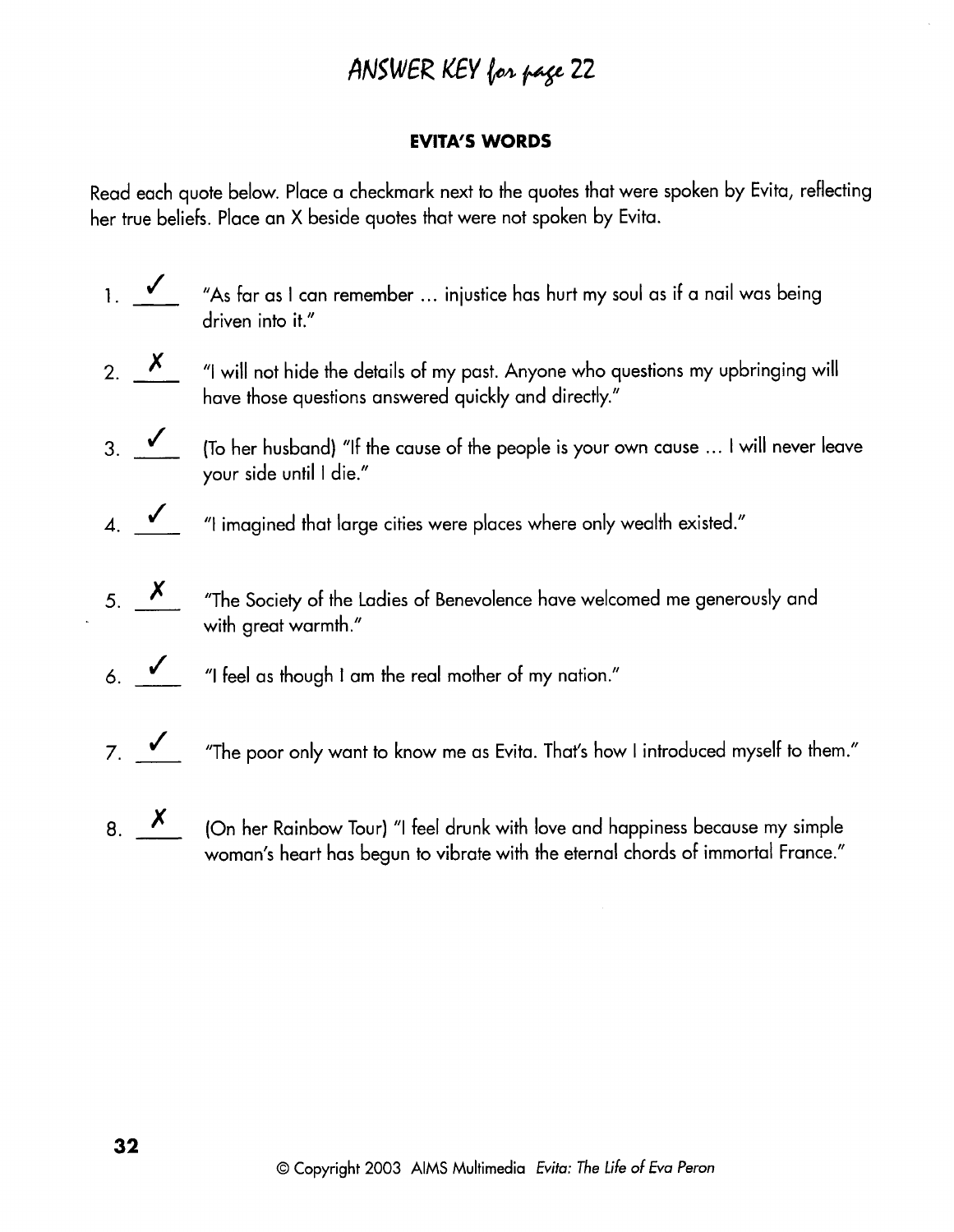# **ANSWER** KEY *bh* **pp** <sup>24</sup>

## FACTS ABOUT ARGENTINA

For the following activity, use library texts, encyclopedia and the Internet to learn more about Argentina. When you have gathered enough information, complete the questions below.

- 1. What is the capital city? Buenos Aires
- 2. Where is it located? on the central eastern coast
- 3. Who first settled the region? Spanish explorers and colonists
- 4. What is the climate like? extremely varied, with seasons opposite those of the United States; coldest winter days are in July and August and warmest summer days are in January and February
- **5.** Who is the head of state? the President
- 6. What form of government does the country have? a republic
- 7. What is the official language? **Spanish**
- 8. What are the chief occupations or industries? agriculture, textile manufacturing, mining
- 9. What are the chief agricultural or mining products? cattle, fruit, corn, cotton, mate, sheep, wheat, rye
- 10. What is the basic unit of money? **peso**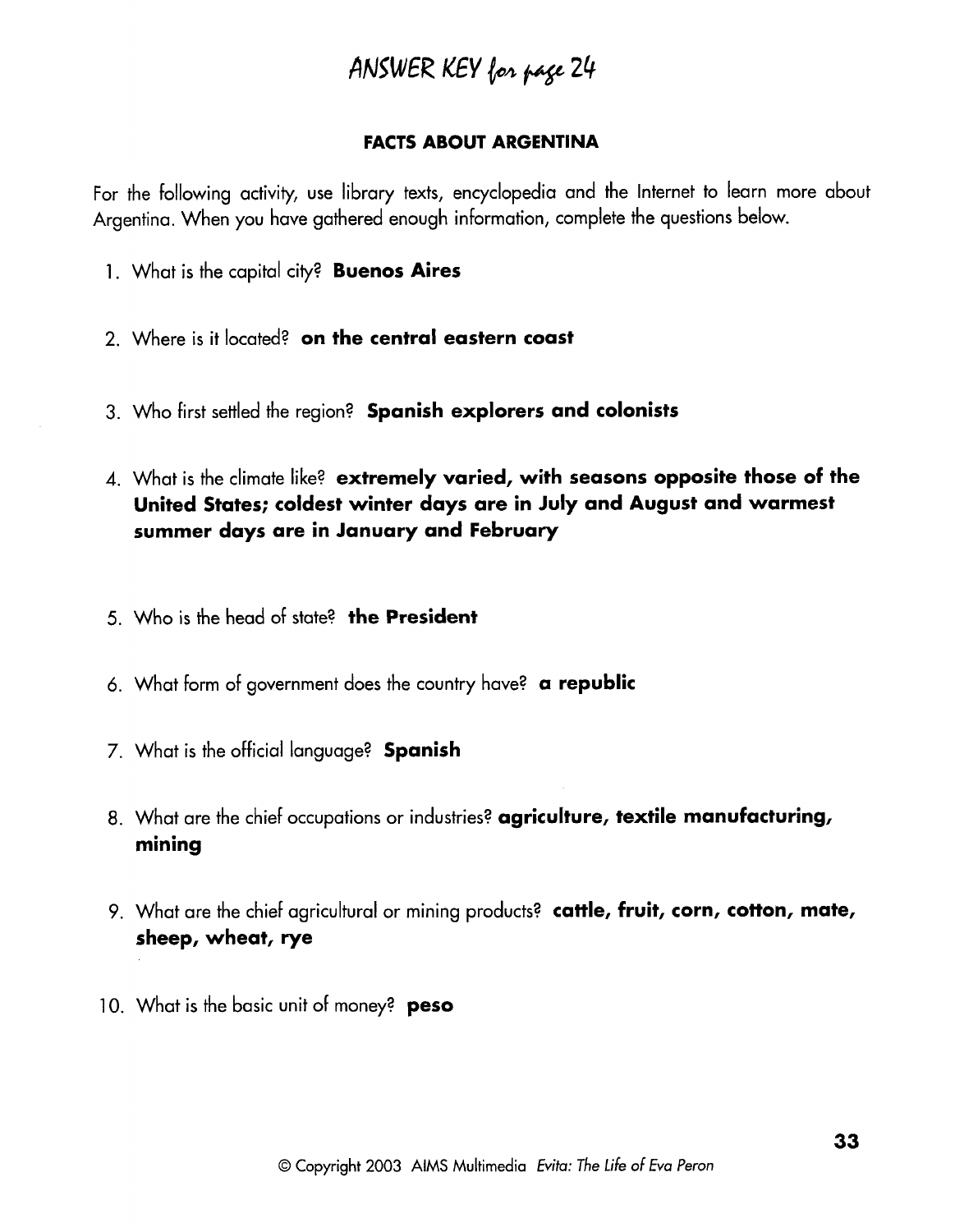# **ANSWER KEY** for page 25

## **TEST**

Circle the phrase which best answers each question.

- 1. Eva Peron was best known as:
	- $\bullet$  the powerful First Lady of Argentina.
	- **a** movie star.
	- the daughter of a wealthy rancher.
	- Vice-president of Argentina.
- 2. Eva left her home for Buenos Aires with:

## $( \bullet$  a tango singer.]

- her mother.
- her father.
- her older brothers.
- 3. In the capital city, Eva became wealthy as:
	- a labor organizer.
	- founder of a political party.

· a radio actress.

 $\bullet$  a film star.

4. Eva became First Lady of Argentina when her husband was elected President.

- Pedro
- Francisco  $\bullet$  Francisco<br>  $\bullet$  Juan
- 
- Antonio
- 5. As First Lady, Eva became Evita, a charismatic leader who:
	- spent money and cared little for the poor.
	- $\left(\bullet\right.$  fought for social justice and workers' rights.)
	- was despised by most Argentines.
	- traveled constantly and spent little time in her own country.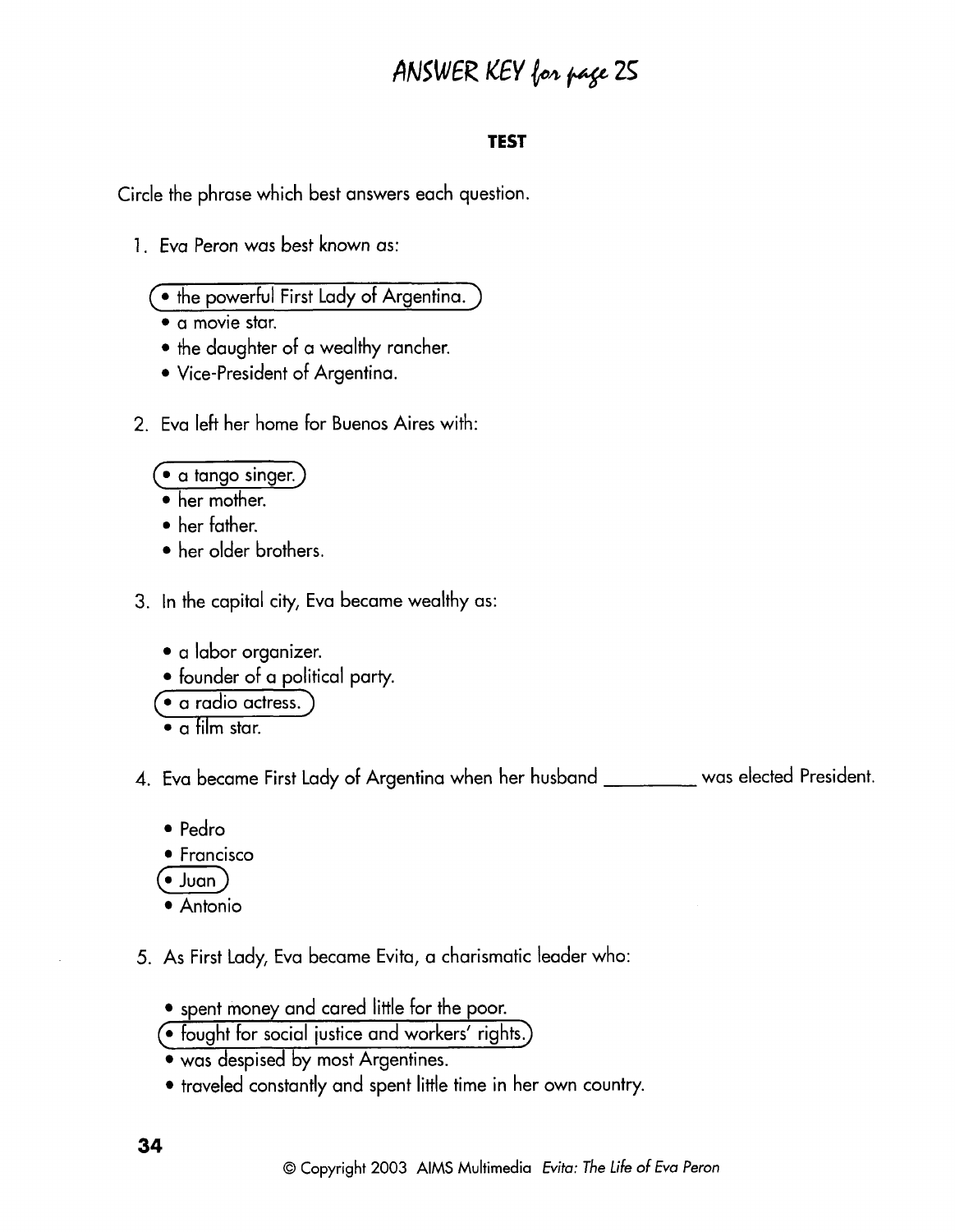# **/!NEWER** KEY **bb pp** *26*

## **TEST (CONTINUED)**

- 6. Juan and Eva Peron's marriage was:
	- *6* built on eaualitv. loyalty and friendship.)
	- a publicity stunt to please the masses.
	- filled with violent arguments and many separations.
	- cold and reserved.
- 7. When Evita arrived in Spain, she was greeted by:

• cold cynicism.

- people throwing stones and tomatoes.
- a small crowd and light applause.
- a crowd of 150,000 cheering fans.)
- 8. The Eva Peron Foundation:
	- $\bullet$  helped the needy with gifts and donations.
	- established the First welfare program in South America.
	- helped Evita become wealthier and more powerful than ever.

 $\bullet$  all of the above

- 9. When doctors suggested surgery to treat Evita's cancer, she:
	- took their advice, saying that her health was of great importance to the people.
	- **(0** refused, saying that her enemies were trying to rid her of power.)
	- refused because of her religious beliefs.
	- agreed reluctantly.
- 10. After her death, Evita's remains were:
	- quickly cremated.
	- buried in Spain.
	- · displayed publicly for many days.
	- confiscated by loyal admirers.